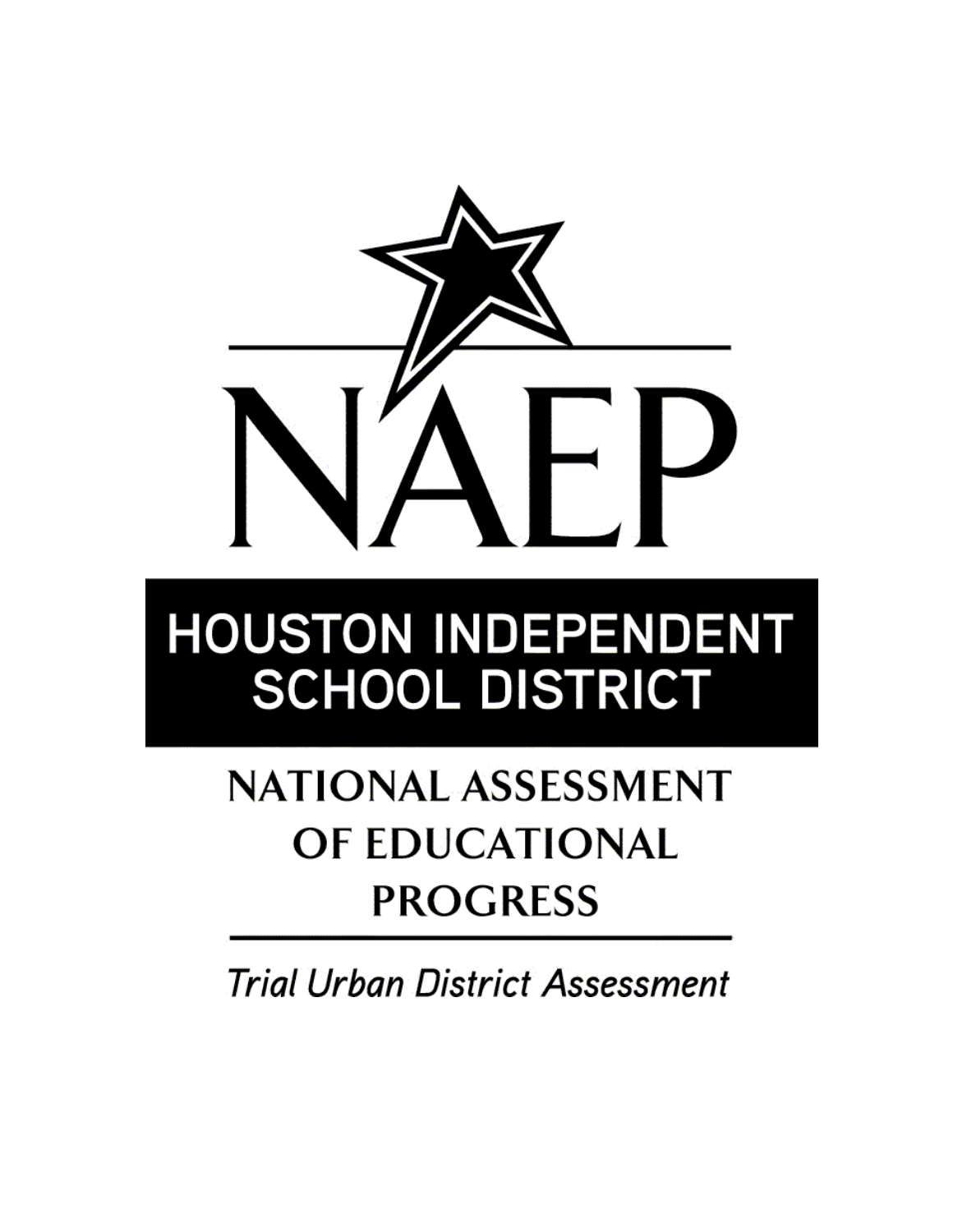#### **MEMORANDUM** December 8, 2009

- TO: Board Members
- FROM: Terry B. Grier, Ed.D Superintendent of Schools

SUBJECT: **NATIONAL ASSESSMENT OF EDUCATIONAL PROGRESS (NAEP) TRIAL URBAN DISTRICT ASSESSMENT (TUDA): MATHEMATICS 2009 RESULTS** 

CONTACT: Carla Stevens, 713-556-6700

The 2009 NAEP mathematics assessment has been released for the districts that participated in the Trial Urban District Assessment program. NAEP, also known as the Nation's Report Card, is the nation's only federally authorized survey of student achievement in various subject areas. NAEP is administered by the National Center for Education Statistics (NCES), an agency within the U.S. Department of Education's Institute of Education Sciences. The Houston Independent School District (HISD) is one of 18 large urban districts that voluntarily participated in the TUDA in 2009.

Student performance on the 2009 NAEP mathematics assessments at grades 4 and 8 is reported by using scale scores, which represent equal units on a continuous scale, using numbers that range from 0 to 500. Also, student performance is reported by using the percentage of students who attained the achievement levels, Basic, Proficient, and Advanced. The National Assessment Governing Board (NAGB) defines the achievement levels as follows:

- *Basic*: denotes partial mastery of prerequisite knowledge and skills that are fundamental for proficient work at each grade.
- *Proficient*: represents solid academic performance for each grade assessed. Students reaching this level have demonstrated competency over challenging subject matter, including subject matter knowledge, application of such knowledge to real-world situations, and analytical skills appropriate to the subject matter.
- *Advanced*: signifies superior performance.

The NAEP assesses mathematics in five content strands: number properties and operations, measurement, geometry, data analysis and probability, and algebra.

Results of the 2009 NAEP grade 4 and 8 mathematics assessment are presented in the following tables and graphs. Due to sampling methods used by NCES, results are only available at the district level and not at the school level. Comparisons were made between the eighteen participating districts—Atlanta, Austin, Baltimore, Boston, Charlotte, Chicago, Cleveland, Detroit, District of Columbia, Fresno, Houston, Jefferson County, Los Angeles, Miami-Dade County, Milwaukee, New York City, Philadelphia, and San Diego—as well as Texas, the nation, and large central cities (LCC). These results present the fourth administration of the mathematics assessment for the TUDA. Not all districts have had participants over that time but Houston is one of the original TUDA districts since its inception in 2003.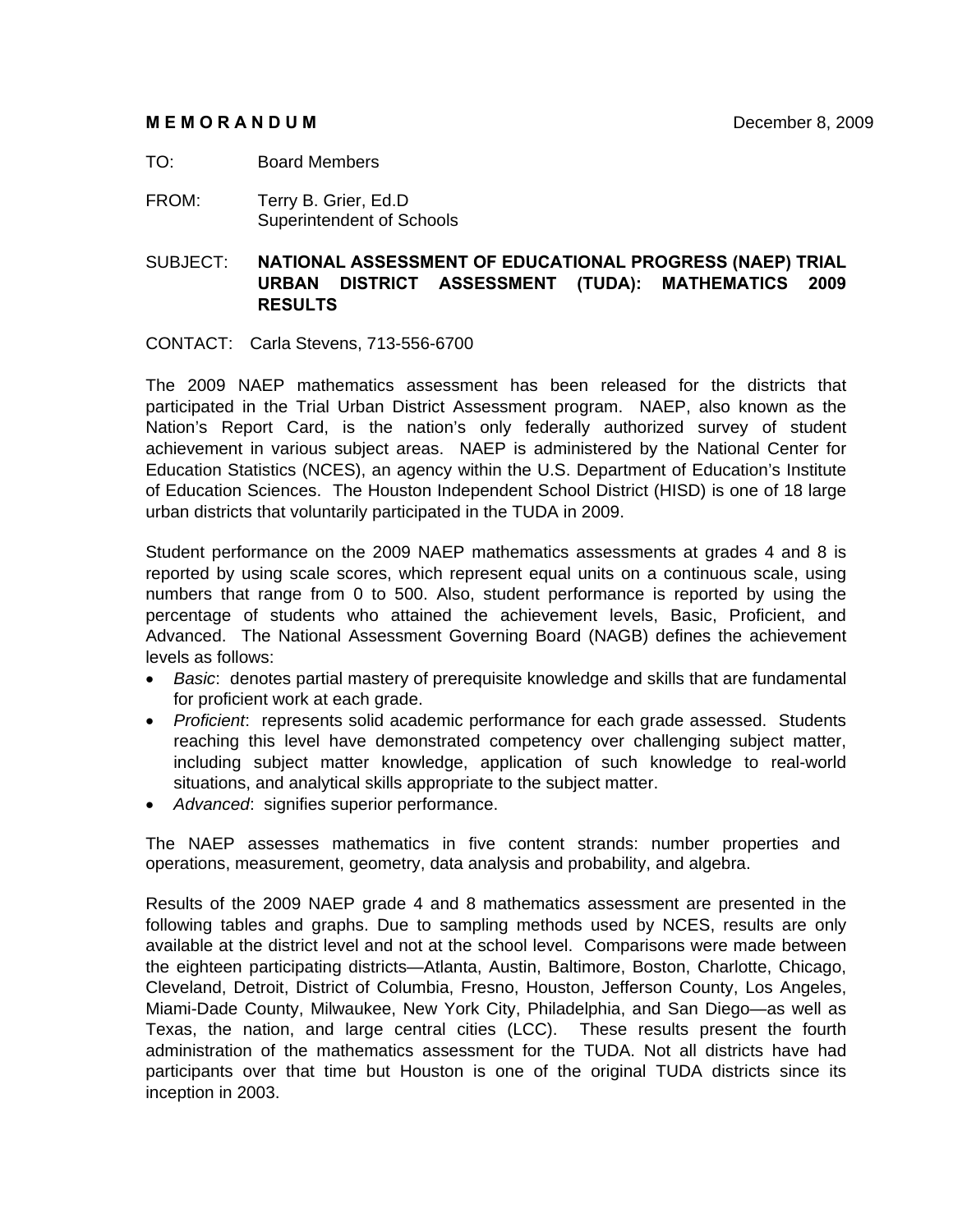#### **NAEP Results Overall Summary**

- **In 2009, HISD showed remarkable overall performance in the subject of mathematics at both grades 4 and 8 (Tables 1- 2).**
- It is important to note that while the 18 TUDAs represent some of the largest urban school districts in the country, there remains some drastic differences among them. Not only are the demographic characteristics different but there is a drastic difference in percentage of students that are eligible for free/reduced price lunch and the percentage of English Language Learners.
- **Tables 4 and 5** show the key characteristics for each of the participating TUDAs at each of the grade levels, as well as the characteristics of the nation and the LCC.
- The most notable performance of HISD students at grade 4 and 8 is that overall and each student group had higher average scale scores than their peers in the large central cities.
- The only other TUDA districts to accomplish this achievement was Charlotte which has nearly half as many students qualifying for the free/reduced lunch program and very few English Language Learners (ELL) students.
- Another notable achievement for HISD is that each student group in grade 4 and 8 demonstrates higher average scores than similar student groups from the nation. This is to say, HISD White, Hispanic, and African American students outperformed their counterparts nationally.

#### **NAEP Results for Mathematics**

- **Houston's fourth-grade students' average scale score in math increased from 227 in 2003 to 236 in 2009. This was higher than the average score of 231 for public school students in large central cities (LCC) (Graph 8).**
- Houston's fourth-grade students outperformed the Large Central Cities and had higher scores than 10 districts, was not significantly different than 5 districts, and was only behind Austin and Charlotte (**Table 1**).
- The districts that outperformed HISD fourth-graders had lower percentages of students receiving free/reduced price lunch (**Tables 4 & 5**).
- The percent of Houston fourth-grade students who scored at or above the basic level increased from 70 percent in 2003 to 82 percent in 2009, while the percent at or above proficient increased from 18 percent in 2003 to 30 percent in 2009. Houston ranked third highest among the 18 districts in the percent at or above basic level of performance (**Table 1**).
- The average math score for Houston's Hispanic fourth-grade students increased from 226 in 2003 to 235 in 2009, exceeding the scores for the nation, Large Central Cities, and tied for the second highest score with Charlotte. Only Miami-Dade had a higher score than Houston's Hispanic fourth-graders. African American fourth-grade students in Houston increased from 221 in 2003 to 227 in 2009 and outperformed their counterparts in the nation, Large Central Cities, and ranked third among the TUDA districts, tying with New York City (**Graphs 4 & 5**).
- **Houston's eighth-grade students' average math scale score increased from 264 in 2003 to 277 in 2009. This was higher than the average score of 271 for public school students in large central cities in 2009** (**Graph 20**)**.**
- Houston's eighth-grade students outperformed the Large Central Cities and had higher scores than 12 districts, was not significantly different than 3 districts, and were only behind Austin and Charlotte. The districts, Austin and Charlotte, which outperformed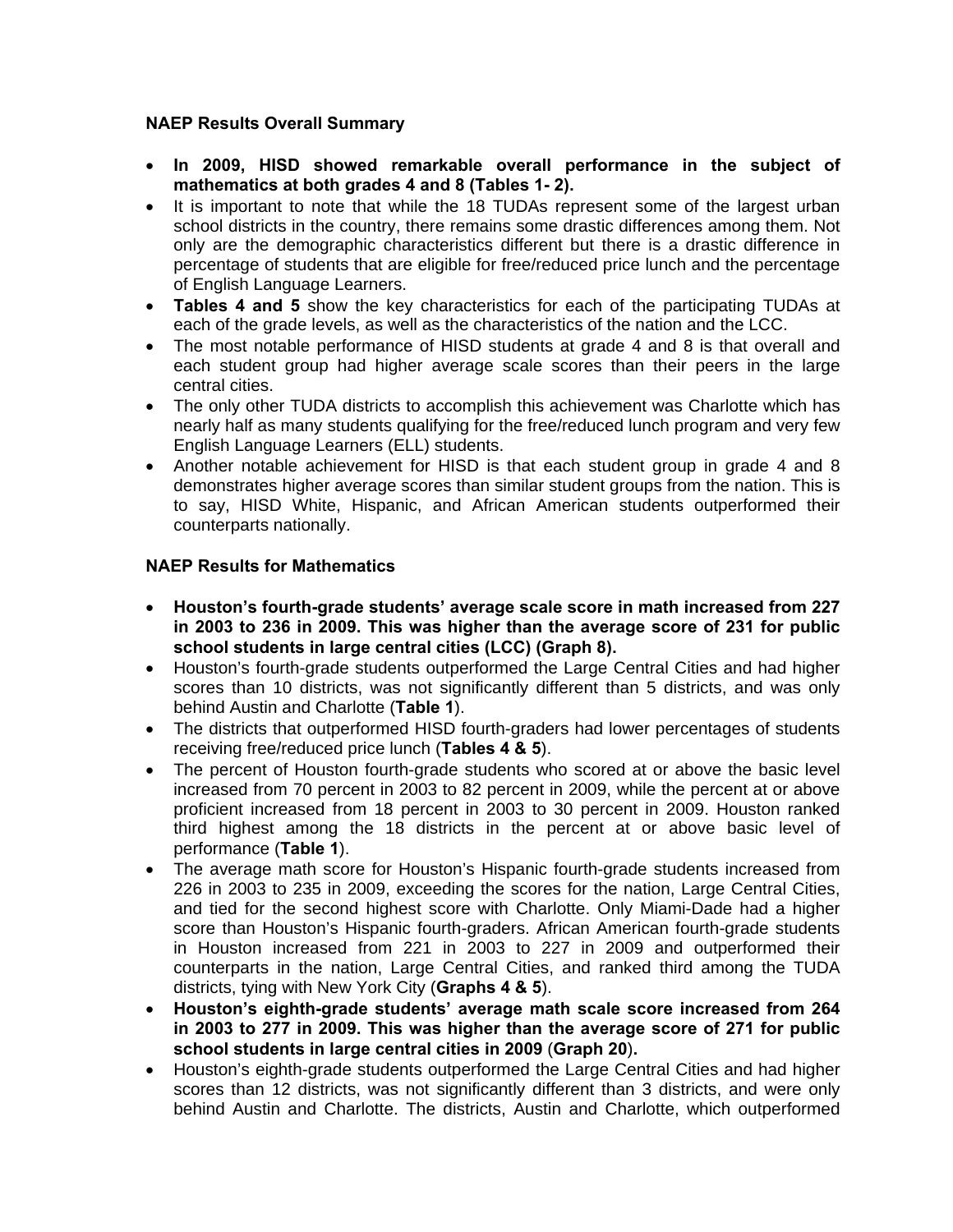HISD eighth-graders, had lower percentages of students receiving free/reduced price lunch (**Tables 2 & 5**).

- The percent of Houston eighth-grade students who scored at or above the basic level increased from 52 percent in 2003 to 69 percent in 2009. Houston ranked third highest among the 18 cities in the percent at or above basic level of performance (**Table 2**).
- Hispanic eighth-grade students in Houston increased from 261 in 2003 to 275 in 2009. Additionally, Houston's Hispanic eighth-grade students outperformed their counterparts nationwide, in Large Central Cities, and all 18 TUDA districts. African American eighthgrade students in Houston increased from 259 in 2003 to 266 in 2009. African American eighth-grade students outperformed their counterparts nationwide, in Large Central Cities, and ranked fourth among the TUDA cities (**Graphs 16 - 23**).
- Overall, Houston's fourth-grade and eighth-grade student groups had higher average scores than large central cities. The only other district to do this was Charlotte (**Tables 1 & 2**).

#### **NAEP GAP Results for Mathematics: (See Appendices)**

- Houston's fourth-grade female students average scale score in math was not significantly different from that of male students.
- Hispanic forth-grade students in Houston had an average scale score that was lower than that of their white counterparts by 25 points. The average scale score has decreased from 2007 and 2009 by 4 points between Hispanic students and white students, while the gap at the state level has increased by 3 points (**Graph 10**).
- In 2009, African American fourth-grade students had an average scale score that was 32 points lower than their white counterparts. The average scale score has decreased from 2007 and 2009 by 6 points between African American students and white students, while the gap at the state level has remained the same during that time period (**Graph 11**).
- The fourth-grade students in HISD eligible for free/reduced lunch had an average scale score of 233, which was lower than those students not eligible for free/reduced lunch by 18 points. The gap at the state level between the two groups was 2 points higher than HISD (**Graph 12**).
- The eighth-grade Hispanic students had an average scale score that was lower than their white counterparts by 36 points and decreased by 2 points from 2007. During this same time period, the gap increased by 1 point (**Graph 22**).
- The African American eighth-grade students in HISD had an average score that was lower than their white peers by 45 points. The average scale score difference is not significantly different between 2007 and 2009 for African American students and white students (**Graph 23**).
- Although some of the gaps between demographic groups are not significant the direction and increments are leading in a positive direction.

#### **NAEP Sample/Exclusions: (Table 3)**

- For 2009, 2,200 fourth-grade students were tested in math and 1,900 eighth-grade students were tested in math.
- The district's exclusion rate for fourth graders with disabilities (SD) or English language learners (ELL) on the mathematics test was 3 percent, lower than in 2007 (2 percent for ELL students).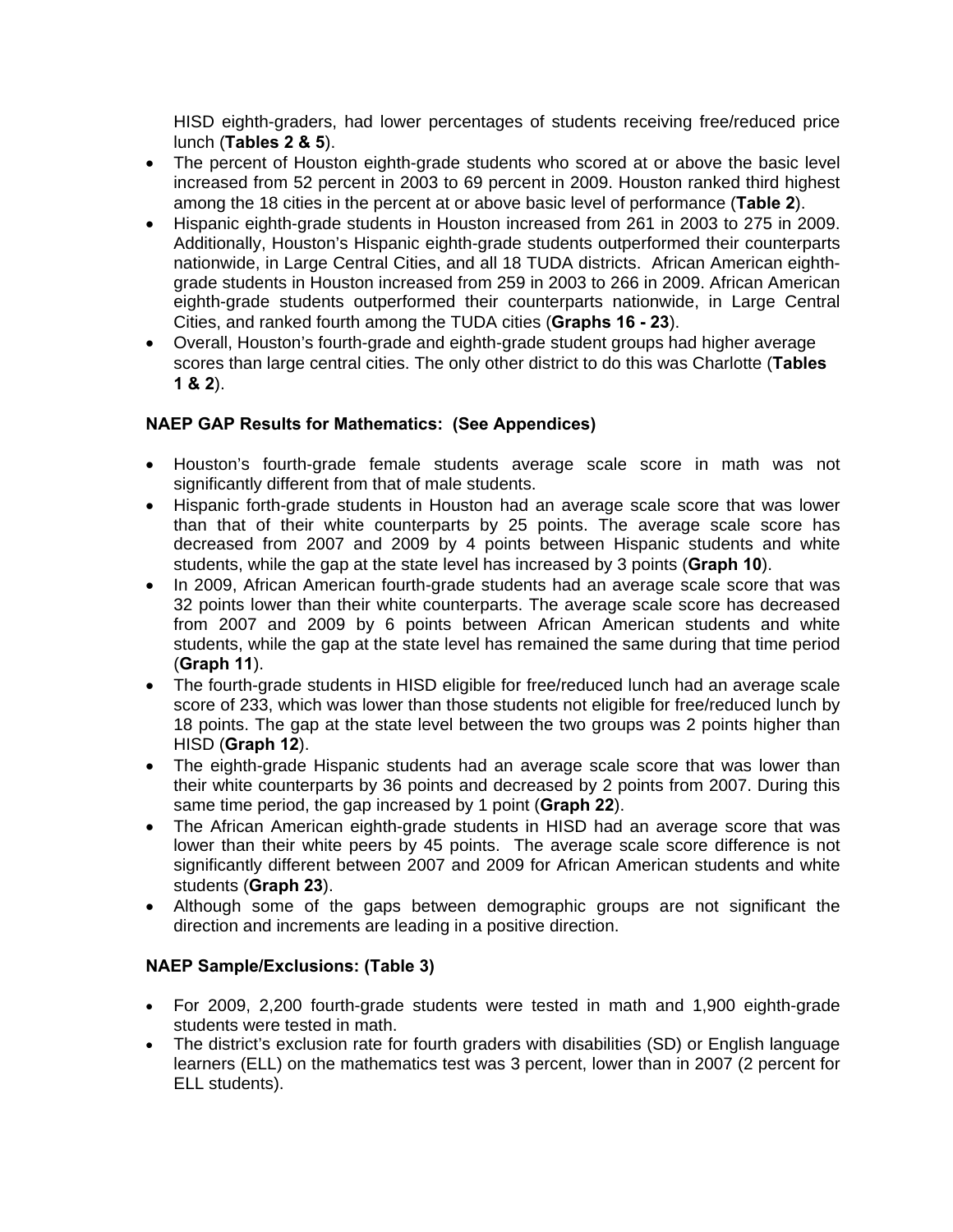• The math exclusion rate for eighth-grade students with disabilities or English language learners was 5 percent, lower than in 2007 (2 percent for LEP students).

<u>the contract of the contract of the contract of the contract of the contract of the contract of the contract of the contract of the contract of the contract of the contract of the contract of the contract of the contract </u>

#### **Attachments**

c: Superintendent's Direct Reports Regional Superintendents Jolene Yoakum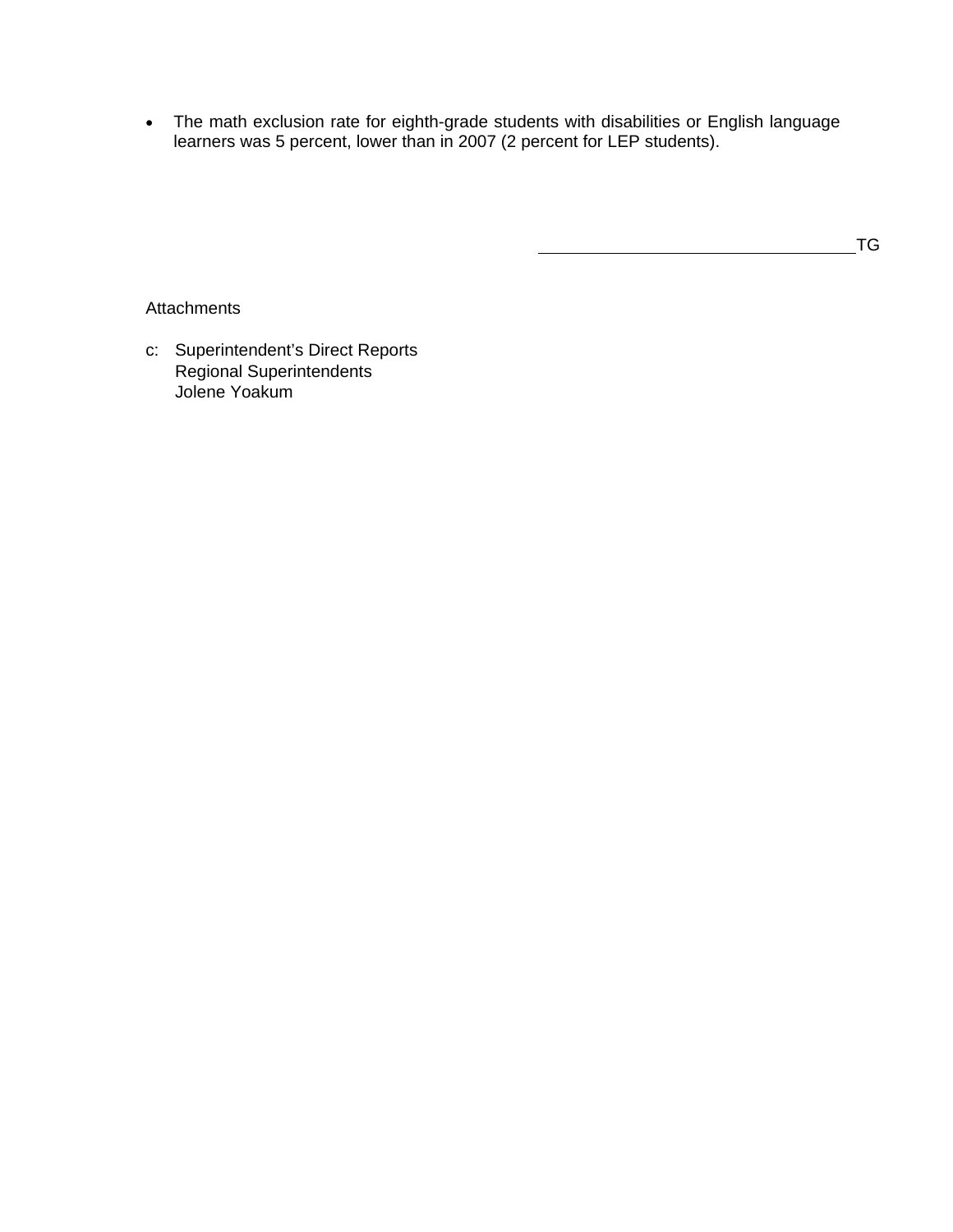#### **Scale Scores (0-500) At or Above Basic (Percentage of Students) At or Above Proficient (Percentage of Students)** 2003 2005 2007 2009 2003 2005 2007 2009 2003 2005 2007 2009 Nation 234 237 239 239 76 79 81 81 31 35 39 38 Texas 237 242 242 240 82 87 87 85 33 40 40 38 Large Central City 224 228 230 231 63 68 70 72 20 24 28 29 **Houston 227 233 234 236 70 77 80 82 18 26 28 30**  Atlanta 216 221 224 225 50 57 61 63 13 17 20 21 Austin + 242 217 240 + 85 83 83 + 40 40 38 Baltimore + + + 222 + + + 64 + + + 13 Boston 220 229 233 236 59 72 77 81 12 22 27 31 Charlotte 242 244 244 245 84 86 85 86 41 44 44 45 Chicago 214 216 220 222 50 52 58 62 10 13 16 18 Cleveland 215 220 215 213 51 60 53 51 10 13 10 8 Detroit + + + 200 + + + 31 + + + 3 District of Columbia 205 211 214 220 36 45 49 57 7 10 14 19 Fresno + + + 219 + + + 58 + + + 14 Jefferson county  $+$   $+$   $+$  233  $+$   $+$   $+$  72  $+$   $+$   $+$  31 Los Angeles 216 220 221 222 52 58 60 61 13 18 19 19 Miami-Dade + + + 236 + + + 81 + + + 33 Milwaukee + + + 220 + + + 59 + + + 15 New York 226 231 236 237 67 73 79 79 21 26 34 35 Philadelphia + + + 222 + + + 61 + + + 16 San Diego 226 232 234 236 66 74 74 77 20 29 35 36

#### **NAEP Mathematics Results: 2003, 2005, 2007, and 2009**

**Table 1:** NAEP Fourth-Grade Mathematics Assessment Results by Scale Scores and Percentage of Students At or Above Basic and Proficient Levels: 2003, 2005, 2007, and 2009

+Did not participate

"Large Central City" includes nationally representative public schools located in large central cities (population 250,000 or more) within metropolitan statistical areas.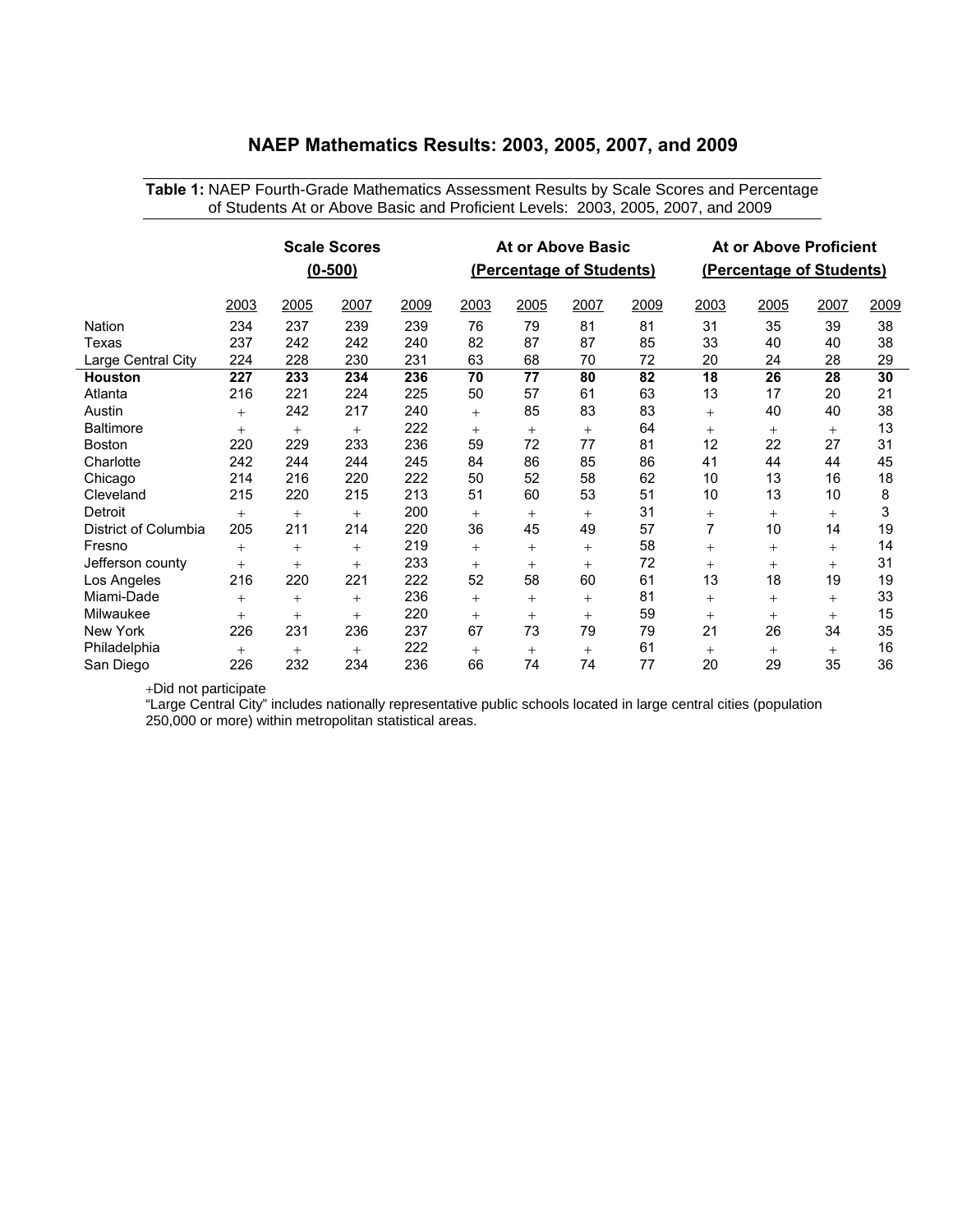#### **NAEP Mathematics Results: 2003, 2005, 2007, and 2009**

**Table 2**: NAEP Eighth-Grade Mathematics Assessment Results by Scale Scores and Percentage of Students At or Above Basic and Proficient Levels: 2003, 2005, 2007, and 2009

|                      | <b>Scale Scores</b><br>$(0 - 500)$ |              |        | At or Above Basic<br>(Percentage of Students) |        |        |      | <b>At or Above Proficient</b><br>(Percentage of Students) |        |                |                |      |
|----------------------|------------------------------------|--------------|--------|-----------------------------------------------|--------|--------|------|-----------------------------------------------------------|--------|----------------|----------------|------|
|                      | 2003                               | <u> 2005</u> | 2007   | 2009                                          | 2003   | 2005   | 2007 | 2009                                                      | 2003   | 2005           | 2007           | 2009 |
| Nation               | 276                                | 278          | 280    | 282                                           | 67     | 68     | 70   | 71                                                        | 27     | 28             | 31             | 33   |
| Texas                | 277                                | 281          | 286    | 287                                           | 69     | 72     | 78   | 78                                                        | 25     | 31             | 35             | 36   |
| Large Central City   | 262                                | 265          | 269    | 271                                           | 50     | 53     | 57   | 60                                                        | 16     | 19             | 22             | 24   |
| <b>Houston</b>       | 264                                | 267          | 273    | 277                                           | 52     | 58     | 65   | 69                                                        | 12     | 16             | 21             | 24   |
| Atlanta              | 244                                | 245          | 256    | 259                                           | 30     | 31     | 41   | 46                                                        | 6      | 7              | 11             | 11   |
| Austin               | $^{+}$                             | 281          | 283    | 287                                           | $^{+}$ | 68     | 72   | 75                                                        | $^{+}$ | 33             | 34             | 39   |
| <b>Baltimore</b>     | $^{+}$                             | $+$          | $^{+}$ | 257                                           | $^{+}$ | $^{+}$ | $+$  | 43                                                        | $^{+}$ | $+$            | $+$            | 10   |
| <b>Boston</b>        | 262                                | 270          | 276    | 279                                           | 48     | 58     | 65   | 67                                                        | 17     | 23             | 27             | 31   |
| Charlotte            | 279                                | 281          | 283    | 283                                           | 67     | 69     | 70   | 72                                                        | 32     | 33             | 34             | 33   |
| Chicago              | 254                                | 258          | 260    | 264                                           | 42     | 45     | 49   | 51                                                        | 9      | 11             | 13             | 15   |
| Cleveland            | 253                                | 249          | 257    | 256                                           | 38     | 34     | 45   | 42                                                        | 6      | 6              | 7              | 8    |
| Detroit              | $^{+}$                             | $^{+}$       | $^{+}$ | 238                                           | $^{+}$ | $^{+}$ | $+$  | 23                                                        | $^{+}$ | $^{+}$         | $\overline{+}$ | 4    |
| District of Columbia | 243                                | 245          | 248    | 251                                           | 29     | 31     | 34   | 38                                                        | 6      | $\overline{7}$ | 8              | 12   |
| Fresno               | $^{+}$                             | $^{+}$       | $+$    | 258                                           | $^{+}$ | $^{+}$ | $+$  | 46                                                        | $^{+}$ | $+$            | $+$            | 15   |
| Jefferson county     | $^{+}$                             | $+$          | $+$    | 271                                           | $^{+}$ | $+$    | $+$  | 60                                                        | $^{+}$ | $+$            | $^{+}$         | 22   |
| Los Angeles          | 245                                | 250          | 257    | 258                                           | 32     | 38     | 45   | 46                                                        | 7      | 11             | 14             | 13   |
| Miami-Dade           | $^{+}$                             | $^{+}$       | $^{+}$ | 273                                           | $^{+}$ | $^{+}$ | $+$  | 64                                                        | $^{+}$ | $+$            | $+$            | 22   |
| Milwaukee            | $^{+}$                             | $^{+}$       | $^{+}$ | 251                                           | $^{+}$ | $^{+}$ | $+$  | 37                                                        | $+$    | $^{+}$         | $+$            | 7    |
| New York             | 266                                | 267          | 270    | 273                                           | 54     | 54     | 57   | 60                                                        | 20     | 20             | 22             | 26   |
| Philadelphia         | $^{+}$                             | $+$          | $+$    | 265                                           | $^{+}$ | $^{+}$ | $+$  | 52                                                        | $^{+}$ | $+$            | $+$            | 17   |
| San Diego            | 264                                | 270          | 272    | 280                                           | 53     | 61     | 62   | 68                                                        | 18     | 22             | 24             | 32   |

+Did not participate

"Large Central City" includes nationally representative public schools located in large central cities (population 250,000 or more) within metropolitan statistical areas.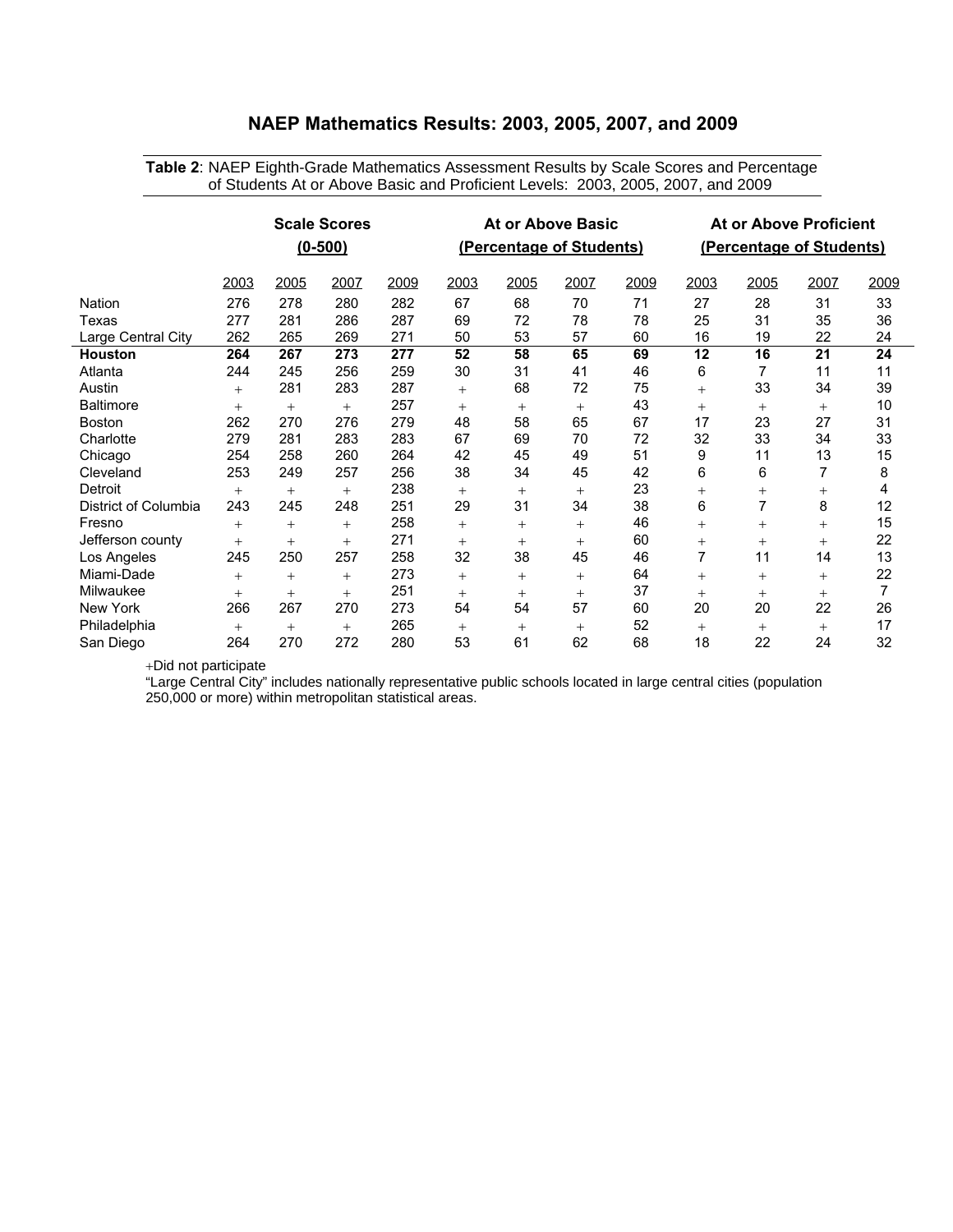| Language Learners (ELL) for HISD: 2003, 2005, 2007, 2009 Mathematics Assessments |                       |         |       |       |       |         |       |       |       |  |  |
|----------------------------------------------------------------------------------|-----------------------|---------|-------|-------|-------|---------|-------|-------|-------|--|--|
|                                                                                  | <b>Mathematics</b>    |         |       |       |       |         |       |       |       |  |  |
|                                                                                  |                       | Grade 4 |       |       |       | Grade 8 |       |       |       |  |  |
|                                                                                  |                       | 2003    | 2005  | 2007  | 2009  | 2003    | 2005  | 2007  | 2009  |  |  |
|                                                                                  | TUDA Sample           | 2,303   | 2,000 | 2,800 | 2,200 | 1,684   | 1,700 | 1,900 | 1,900 |  |  |
|                                                                                  | SD/ELL Identified     | 45%     | 46%   | 45%   | 43%   | 26%     | 24%   | 22%   | 22%   |  |  |
|                                                                                  | SD/ ELL Excluded      | 8%      | 7%    | 4%    | 3%    | 8%      | 6%    | 6%    | 5%    |  |  |
|                                                                                  | SD Identified         | 18%     | 12%   | 10%   | 7%    | 16%     | 11%   | 13%   | 12%   |  |  |
|                                                                                  | SD Excluded           | 7%      | 5%    | 3%    | 2%    | 7%      | 4%    | 5%    | 5%    |  |  |
|                                                                                  | <b>ELL</b> Identified | 35%     | 37%   | 38%   | 38%   | 16%     | 15%   | 12%   | 12%   |  |  |
|                                                                                  | <b>ELL Excluded</b>   | 4%      | 4%    | 2%    | 2%    | 5%      | 3%    | 2%    | 2%    |  |  |

### **NAEP Sample/Exclusions: 2003, 2005, 2007, 2009**

**Table 3**: Percentage of Identified and Excluded Students with Disabilities (SD) and English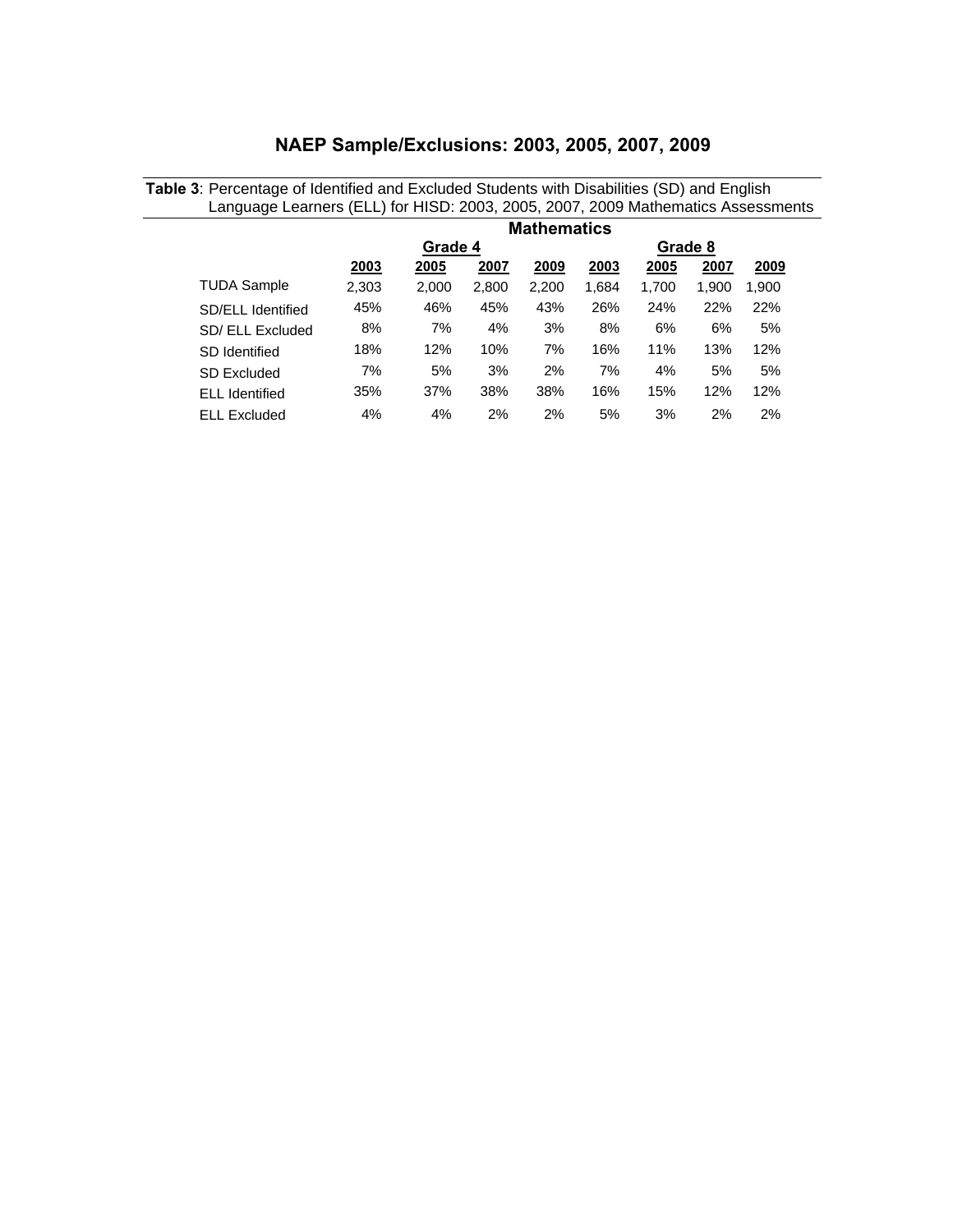| Table 4: Selected Characteristics of Fourth-Grade Public School Students in NAEP Mathematics, by Jurisdiction: 2009 |                           |         |                |            |                                  |                                    |                                 |                                   |  |  |
|---------------------------------------------------------------------------------------------------------------------|---------------------------|---------|----------------|------------|----------------------------------|------------------------------------|---------------------------------|-----------------------------------|--|--|
| <b>Student Characteristics</b>                                                                                      | # of Students<br>Assessed | % White | % Black        | % Hispanic | % Asian /<br>Pacific<br>Islander | % Eligible<br>for Lunch<br>Program | $%$ with<br><b>Disabilities</b> | % English<br>Language<br>Learners |  |  |
| <b>Nation</b>                                                                                                       | 163,000                   | 54      | 16             | 22         | 5                                | 48                                 | 12                              | 10                                |  |  |
| Large Central City                                                                                                  | 37,800                    | 20      | 29             | 42         |                                  | 71                                 | 11                              | 20                                |  |  |
| <b>Houston</b>                                                                                                      | 2,200                     |         | 25             | 64         | 4                                | 83                                 | 5                               | 37                                |  |  |
| Atlanta                                                                                                             | 1,200                     | 13      | 79             | 5          |                                  | 74                                 | 9                               | $\overline{2}$                    |  |  |
| Austin                                                                                                              | 1,500                     | 25      | 11             | 60         | 3                                | 65                                 | 12                              | 31                                |  |  |
| <b>Baltimore</b>                                                                                                    | 1,100                     | 8       | 87             | 3          |                                  | 84                                 | 9                               | 2                                 |  |  |
| <b>Boston</b>                                                                                                       | 1,100                     | 14      | 39             | 37         | 8                                | 78                                 | 18                              | 17                                |  |  |
| Charlotte                                                                                                           | 1,500                     | 36      | 39             | 16         | 5                                | 47                                 | 11                              |                                   |  |  |
| Chicago                                                                                                             | 1,900                     | 9       | 45             | 42         | 4                                | 87                                 | 12                              | 10                                |  |  |
| Cleveland                                                                                                           | 900                       | 15      | 68             | 13         |                                  | 100                                | 11                              | 6                                 |  |  |
| Detroit                                                                                                             | 900                       | 3       | 84             | 11         |                                  | 81                                 | 12                              | 6                                 |  |  |
| District of Columbia                                                                                                | 1,300                     | 9       | 77             | 12         | 2                                | 72                                 | 11                              |                                   |  |  |
| Fresno                                                                                                              | 1,400                     | 14      | 10             | 63         | 12                               | 89                                 | 8                               | 30                                |  |  |
| Jefferson County                                                                                                    | 1,400                     | 53      | 36             | 5          | 3                                | 60                                 | 13                              | 2                                 |  |  |
| Los Angeles                                                                                                         | 2,200                     | 9       | $\overline{7}$ | 77         |                                  | 84                                 | 10                              | 41                                |  |  |
| Miami-Dade                                                                                                          | 2,200                     | 10      | 25             | 62         |                                  | 68                                 | 11                              | 8                                 |  |  |
| Milwaukee                                                                                                           | 1,300                     | 13      | 56             | 22         | 5                                | 78                                 | 14                              | 11                                |  |  |
| New York                                                                                                            | 2,200                     | 15      | 28             | 40         | 16                               | 87                                 | 18                              | 15                                |  |  |
| Philadelphia                                                                                                        | 1,300                     | 12      | 61             | 19         | 6                                | 87                                 | 12                              | 8                                 |  |  |
| San Diego                                                                                                           | 1,300                     | 27      | 12             | 43         | 17                               | 61                                 | 10                              | 35                                |  |  |
| # Rounds to Zero                                                                                                    |                           |         |                |            |                                  |                                    |                                 |                                   |  |  |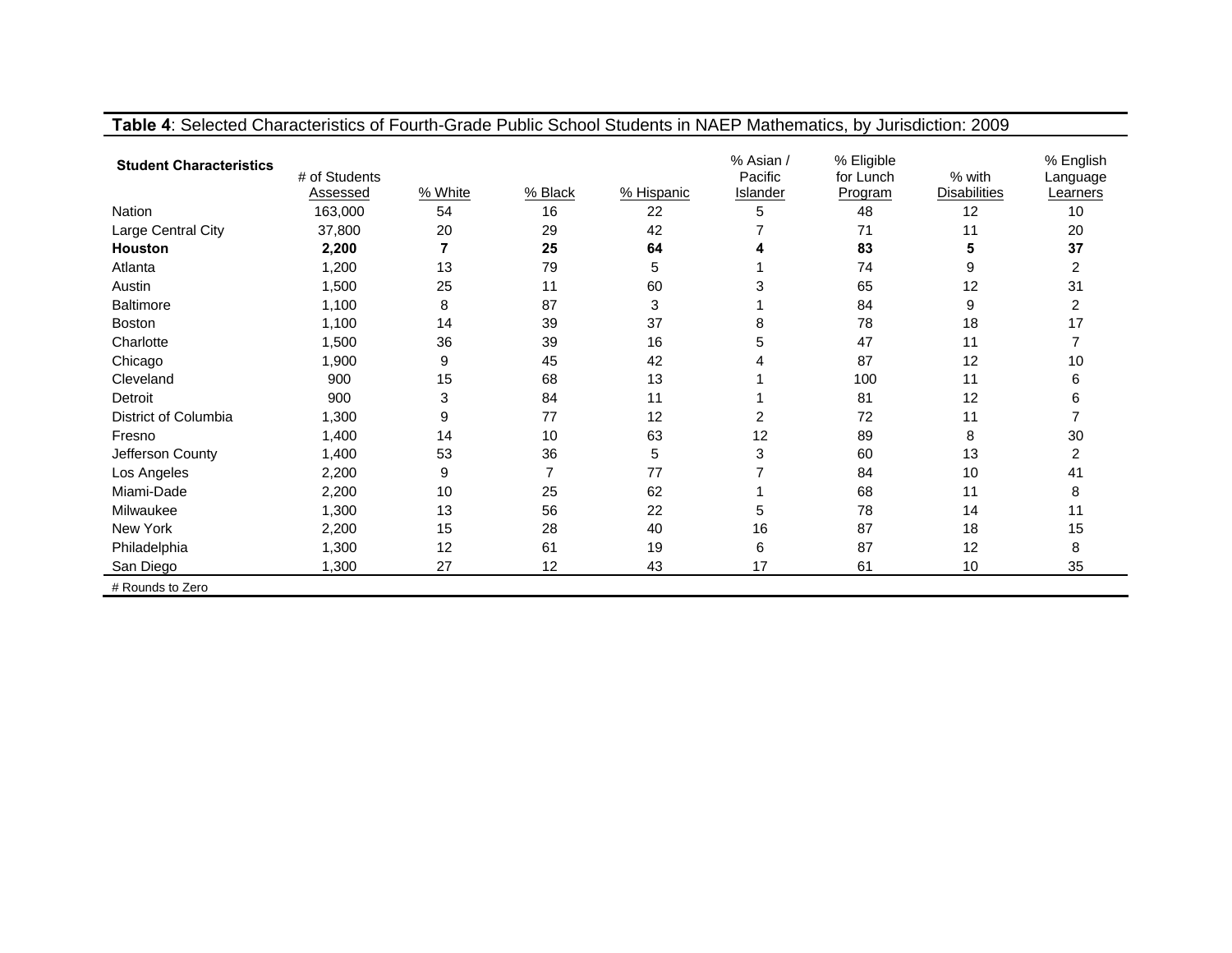| Table 5: Selected Characteristics of Eighth-Grade Public School Students in NAEP Mathematics, by Jurisdiction: 2009 |                           |                |         |                |                                  |                                    |                               |                                   |  |  |
|---------------------------------------------------------------------------------------------------------------------|---------------------------|----------------|---------|----------------|----------------------------------|------------------------------------|-------------------------------|-----------------------------------|--|--|
| <b>Student Characteristics</b>                                                                                      | # of Students<br>Assessed | % White        | % Black | % Hispanic     | % Asian /<br>Pacific<br>Islander | % Eligible<br>for Lunch<br>Program | % with<br><b>Disabilities</b> | % English<br>Language<br>Learners |  |  |
| <b>Nation</b>                                                                                                       | 156,200                   | 56             | 16      | 21             | 5                                | 43                                 | 10                            | 6                                 |  |  |
| Large Central City                                                                                                  | 34,600                    | 21             | 27      | 42             | 8                                | 66                                 | 11                            | 12                                |  |  |
| <b>Houston</b>                                                                                                      | 1,900                     | 8              | 29      | 60             | 3                                | 78                                 | 8                             | 10                                |  |  |
| Atlanta                                                                                                             | 900                       |                | 88      | 4              |                                  | 78                                 | 10                            |                                   |  |  |
| Austin                                                                                                              | 1,300                     | 31             | 11      | 55             | 3                                | 55                                 | 11                            | 15                                |  |  |
| <b>Baltimore</b>                                                                                                    | 900                       | 6              | 91      | $\overline{c}$ |                                  | 82                                 | 8                             |                                   |  |  |
| <b>Boston</b>                                                                                                       | 1,100                     | 14             | 40      | 33             | 11                               | 73                                 | 16                            | 8                                 |  |  |
| Charlotte                                                                                                           | 1,300                     | 32             | 46      | 15             | 4                                | 46                                 | 9                             | 6                                 |  |  |
| Chicago                                                                                                             | 1,800                     | 9              | 48      | 40             | 3                                | 86                                 | 14                            | 5                                 |  |  |
| Cleveland                                                                                                           | 900                       | 15             | 71      | 12             |                                  | 100                                | 13                            | 6                                 |  |  |
| Detroit                                                                                                             | 1,000                     | $\overline{2}$ | 89      | 8              |                                  | 70                                 | 13                            | 6                                 |  |  |
| District of Columbia                                                                                                | 900                       | 5              | 82      | 11             | 2                                | 75                                 | 13                            | 5                                 |  |  |
| Fresno                                                                                                              | 1,300                     | 14             | 11      | 58             | 16                               | 86                                 | 9                             | 21                                |  |  |
| Jefferson County                                                                                                    | 1,400                     | 55             | 36      | 4              | 3                                | 55                                 | 9                             | 2                                 |  |  |
| Los Angeles                                                                                                         | 2,000                     | 8              | 10      | 75             |                                  | 82                                 | 10                            | 23                                |  |  |
| Miami-Dade                                                                                                          | 2,000                     | 10             | 22      | 65             |                                  | 63                                 | 11                            |                                   |  |  |
| Milwaukee                                                                                                           | 1,000                     | 11             | 62      | 20             | 4                                | 78                                 | 18                            | 6                                 |  |  |
| New York                                                                                                            | 2,100                     | 16             | 32      | 39             | 14                               | 79                                 | 14                            | 9                                 |  |  |
| Philadelphia                                                                                                        | 1,200                     | 16             | 57      | 18             | 8                                | 85                                 | 12                            | 6                                 |  |  |
| San Diego                                                                                                           | 1,000                     | 28             | 12      | 41             | 18                               | 55                                 | 8                             | 15                                |  |  |
| # Rounds to Zero                                                                                                    |                           |                |         |                |                                  |                                    |                               |                                   |  |  |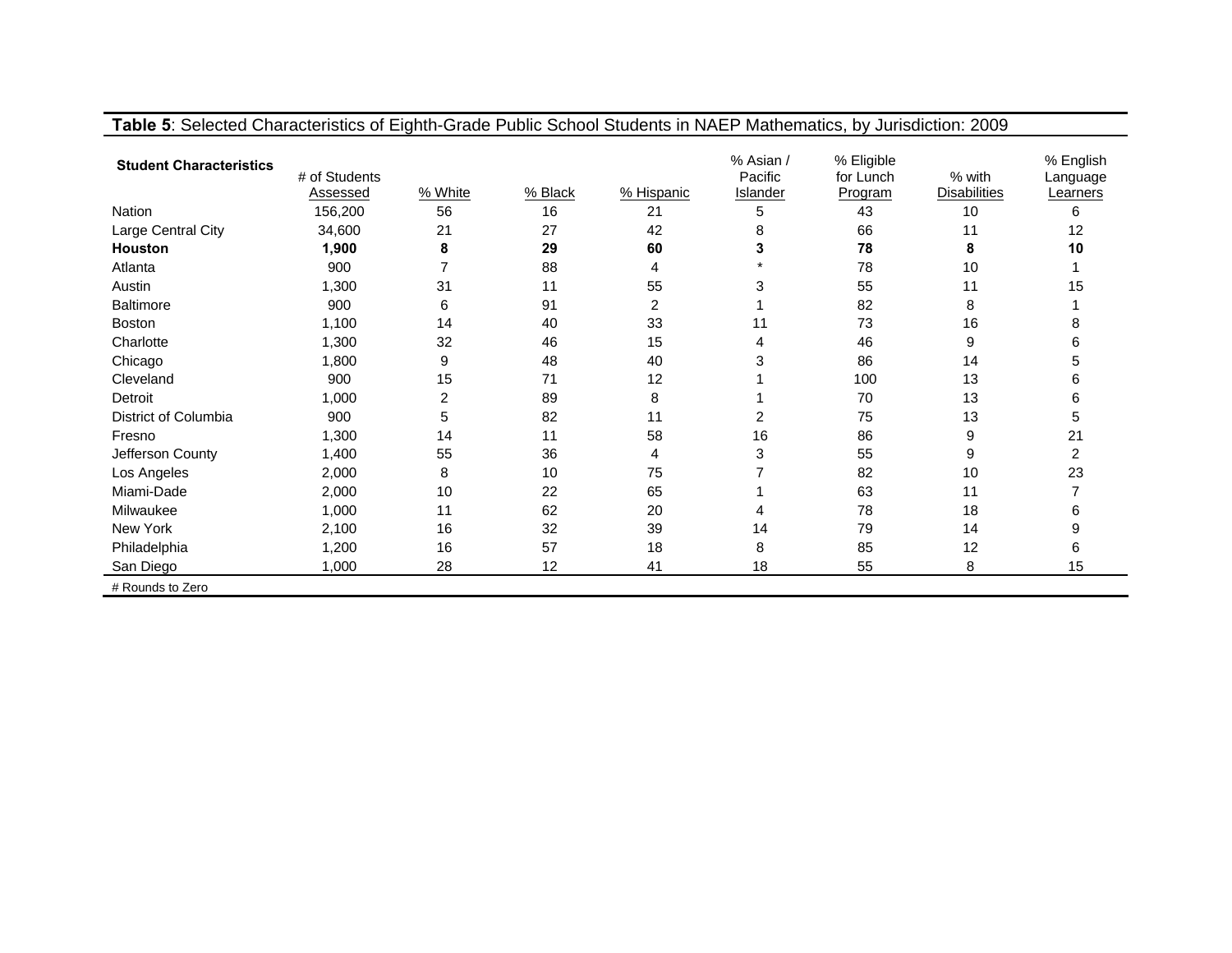### **Appendix A Grade 4 Mathematics**



# **HOUSTON INDEPENDENT SCHOOL DISTRICT**

## **NATIONAL ASSESSMENT** OF EDUCATIONAL **PROGRESS**

**Trial Urban District Assessment**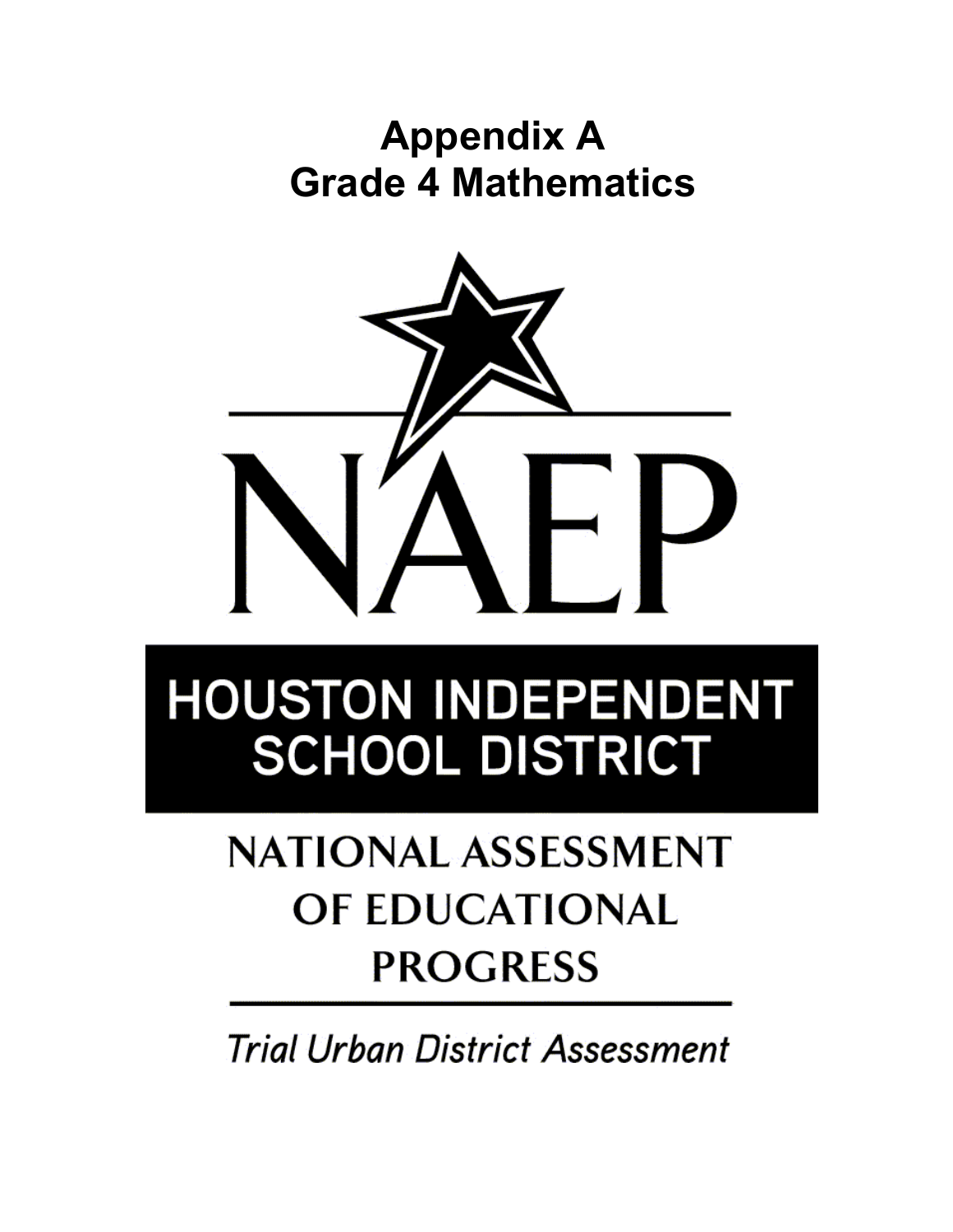



NOTE: The NAEP Mathematics scale ranges from 0 to 500. Observed differences are not necessarily statistically significant. SOURCE: U.S. Department of Education, Institute of Education Sciences, National Center for Education Statistics, National Assessment of Educational Progress (NAEP).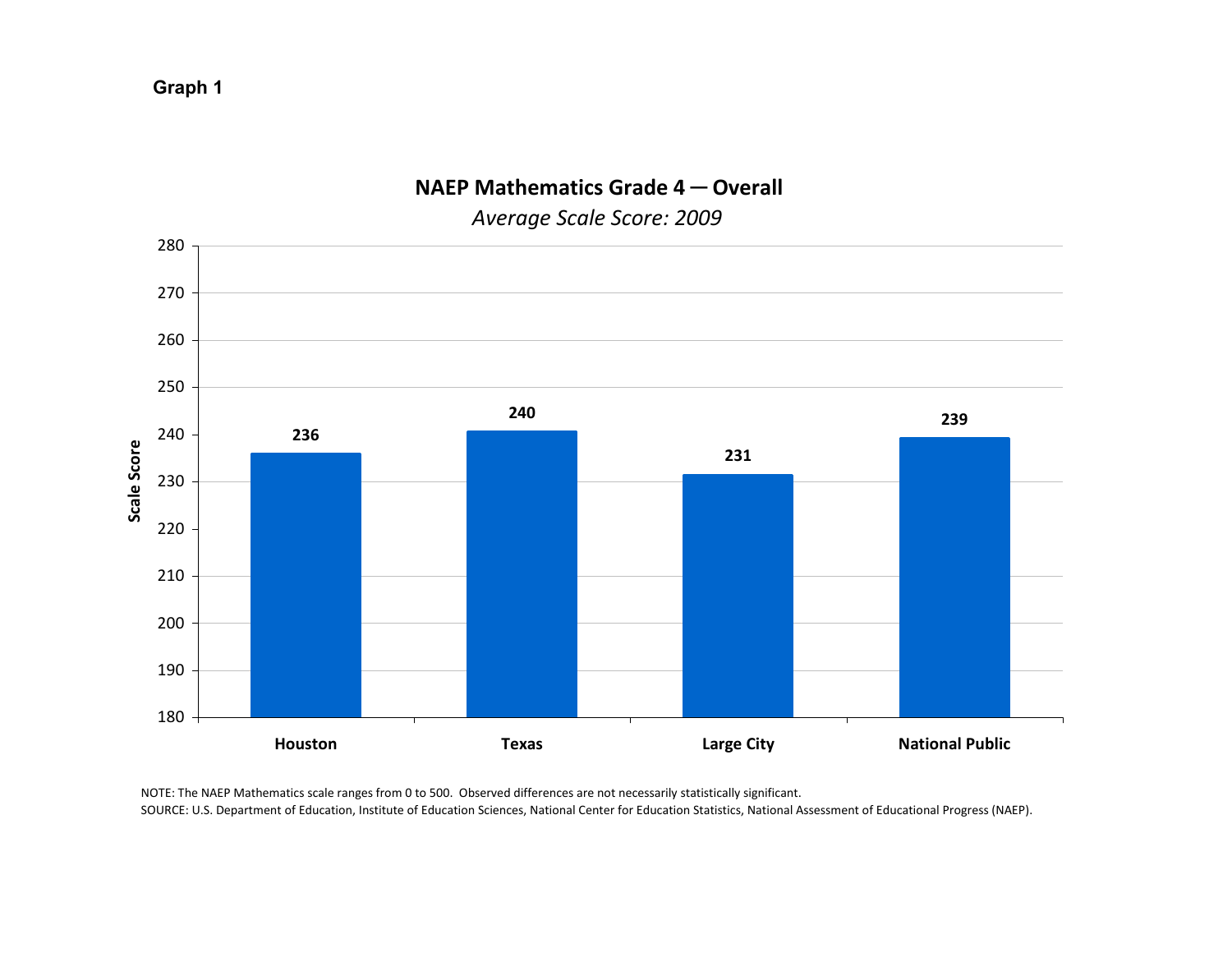

#### **Graph 2**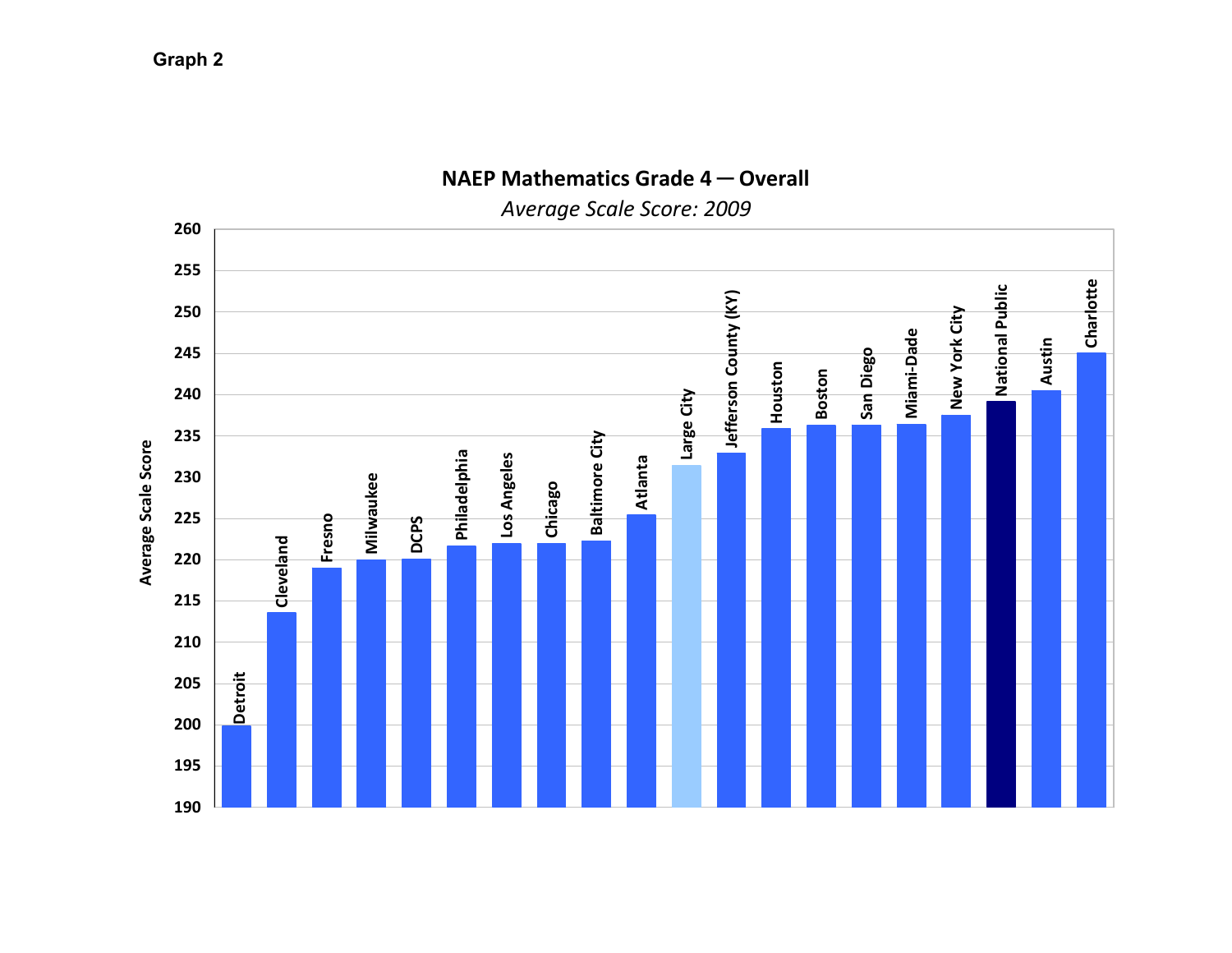

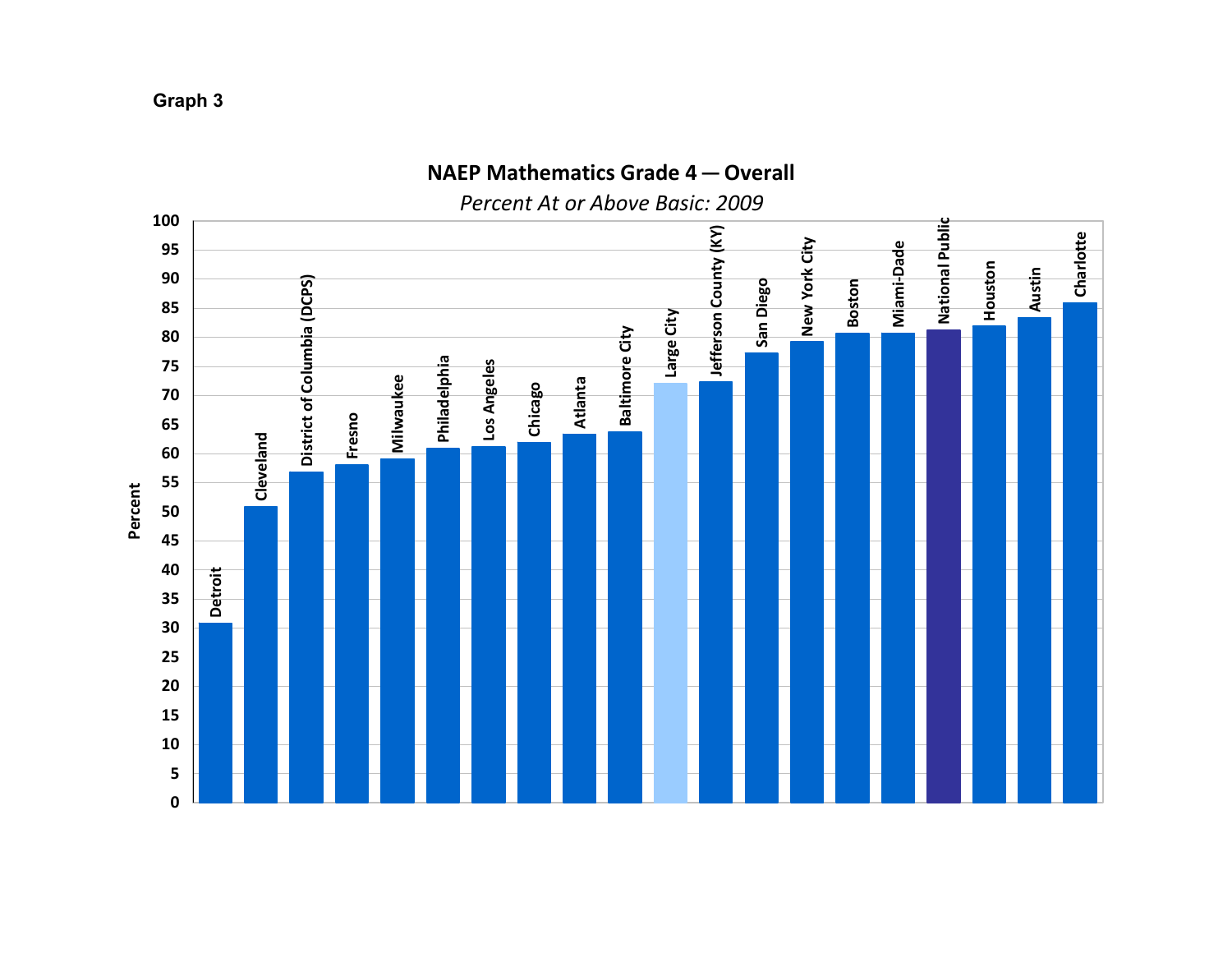

**NAEP Mathematics Grade 4 ─ Hispanic**

**Graph 4** 

NOTE: Sample size inusfficient to permit <sup>a</sup> reliable estimate for Hispanic students in for Baltimore City.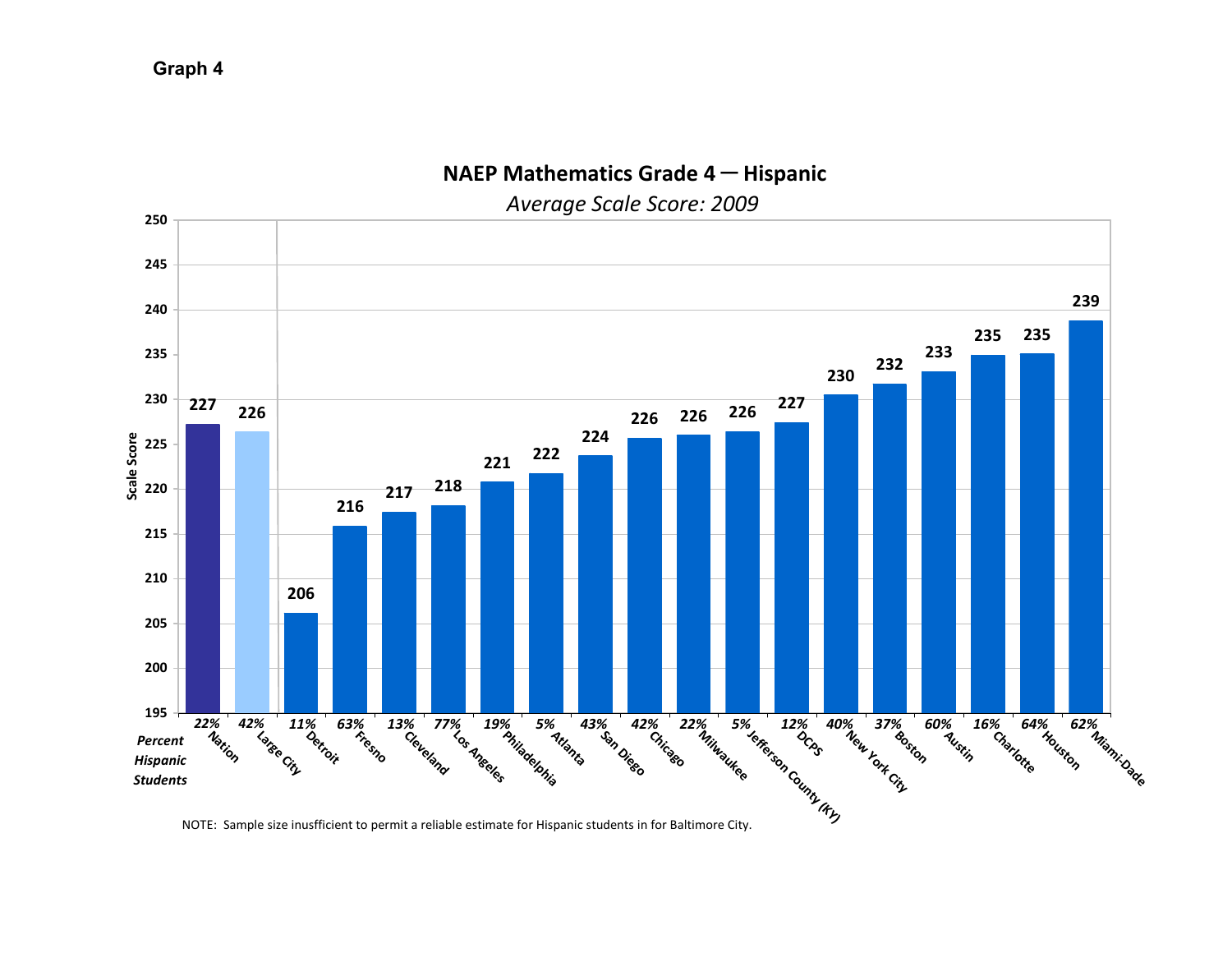

% 29% 84% 68% 7% 39% 10% 10% 61% 36% 79% 12% 12% 12% 12% 25% 14% 14% 12% 11% 25% 28% 39% 39%.<br>Represent to the contract of the contract of the contract of the contract of the contract of the contract of the contract of the

**199**

*29% 84%*

**195**

*Percent Black Students*

*16%*

**200**

**205**

**210**

**209**

**<sup>209</sup>**

**68% 7% 56% 45%**<br>bit delegate to Angeles integrate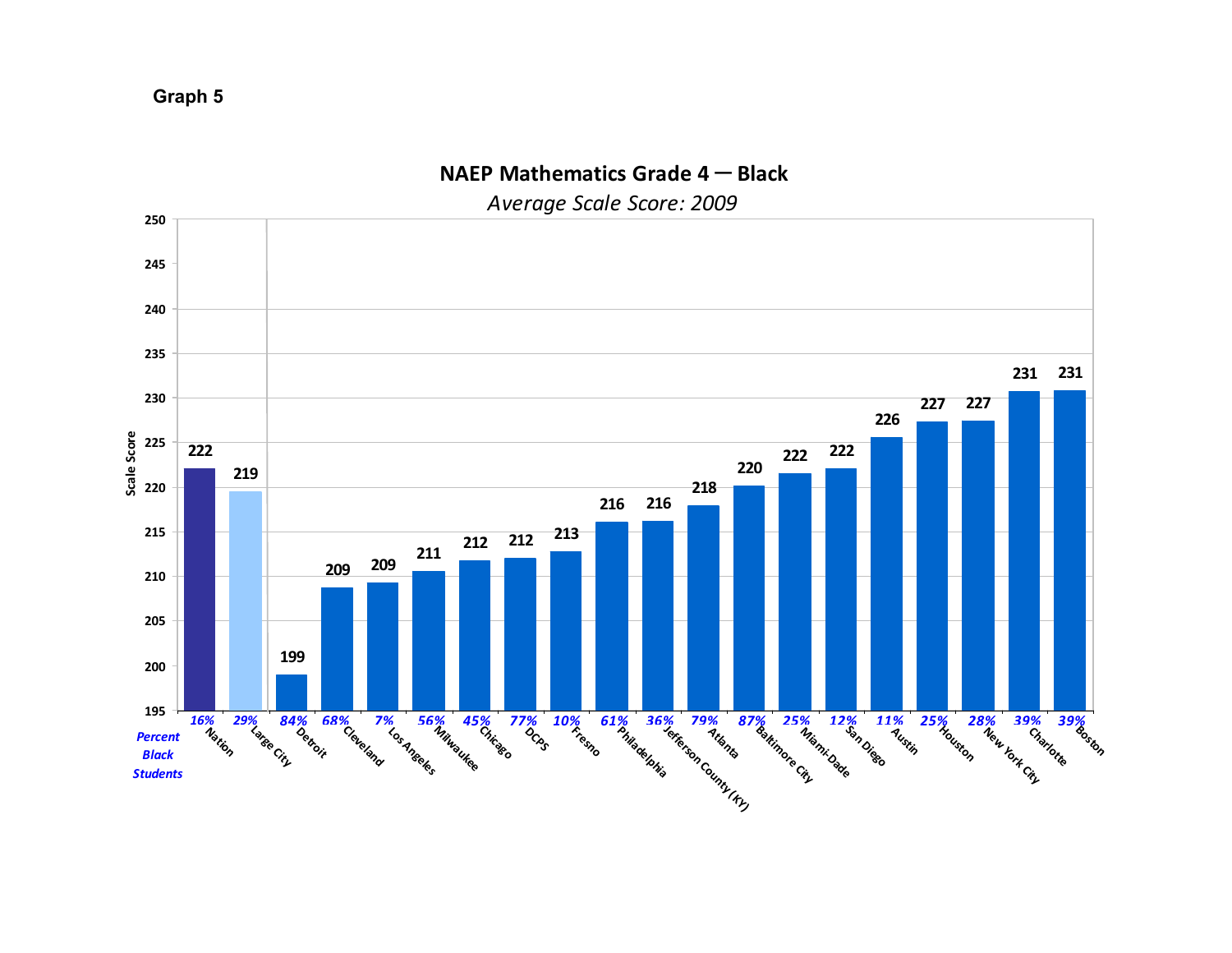

### **NAEP Mathematics Grade 4 ─ National School Lunch Program**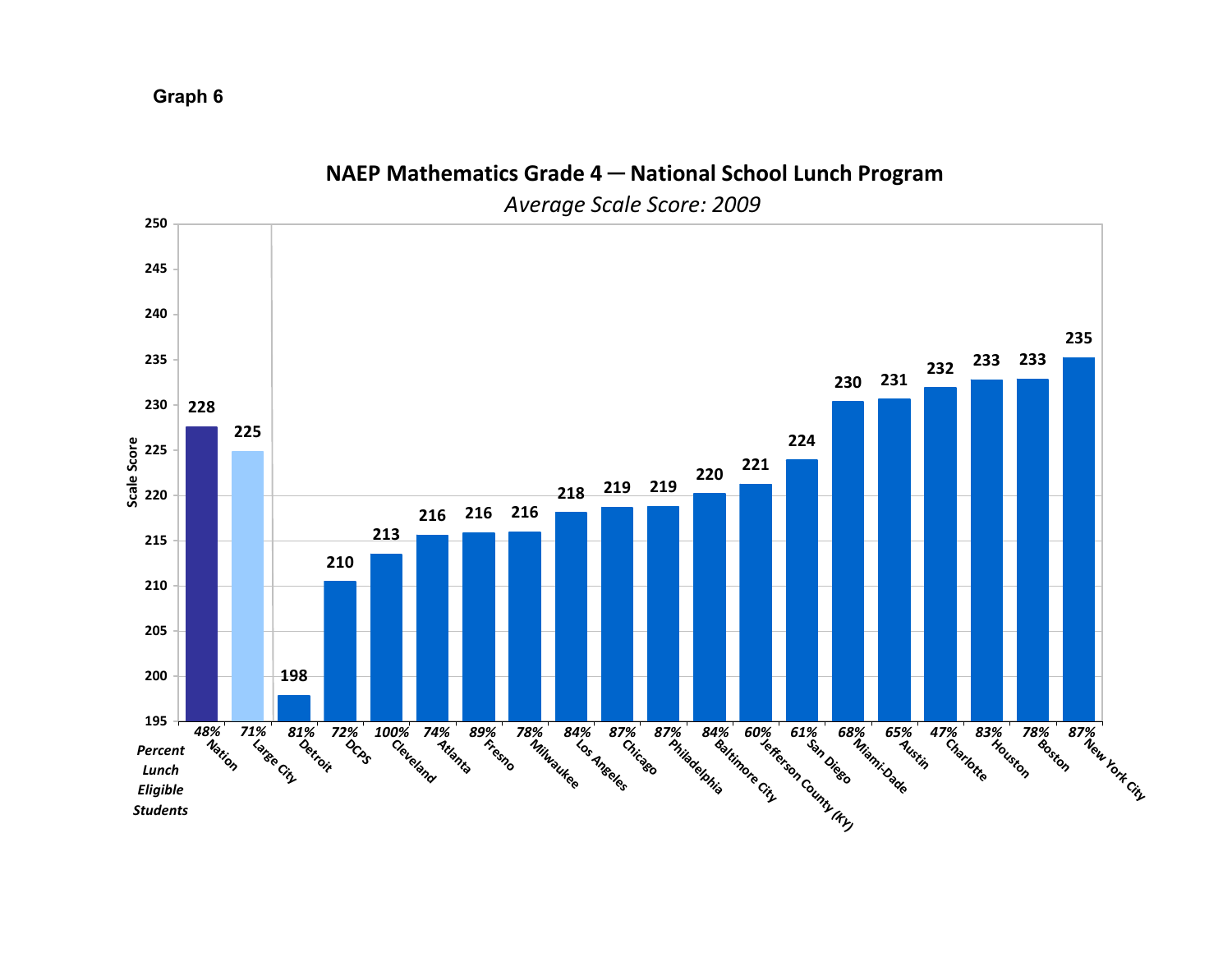

*Average Scale Score: 2003‐2009*

NOTE: The NAEP Mathematics scale ranges from 0 to 500. Observed differences are not necessarily statistically significant.

SOURCE: U.S. Department of Education, Institute of Education Sciences, National Center for Education Statistics, National Assessment of Educational Progress (NAEP). NOTE: Overall represents HISD.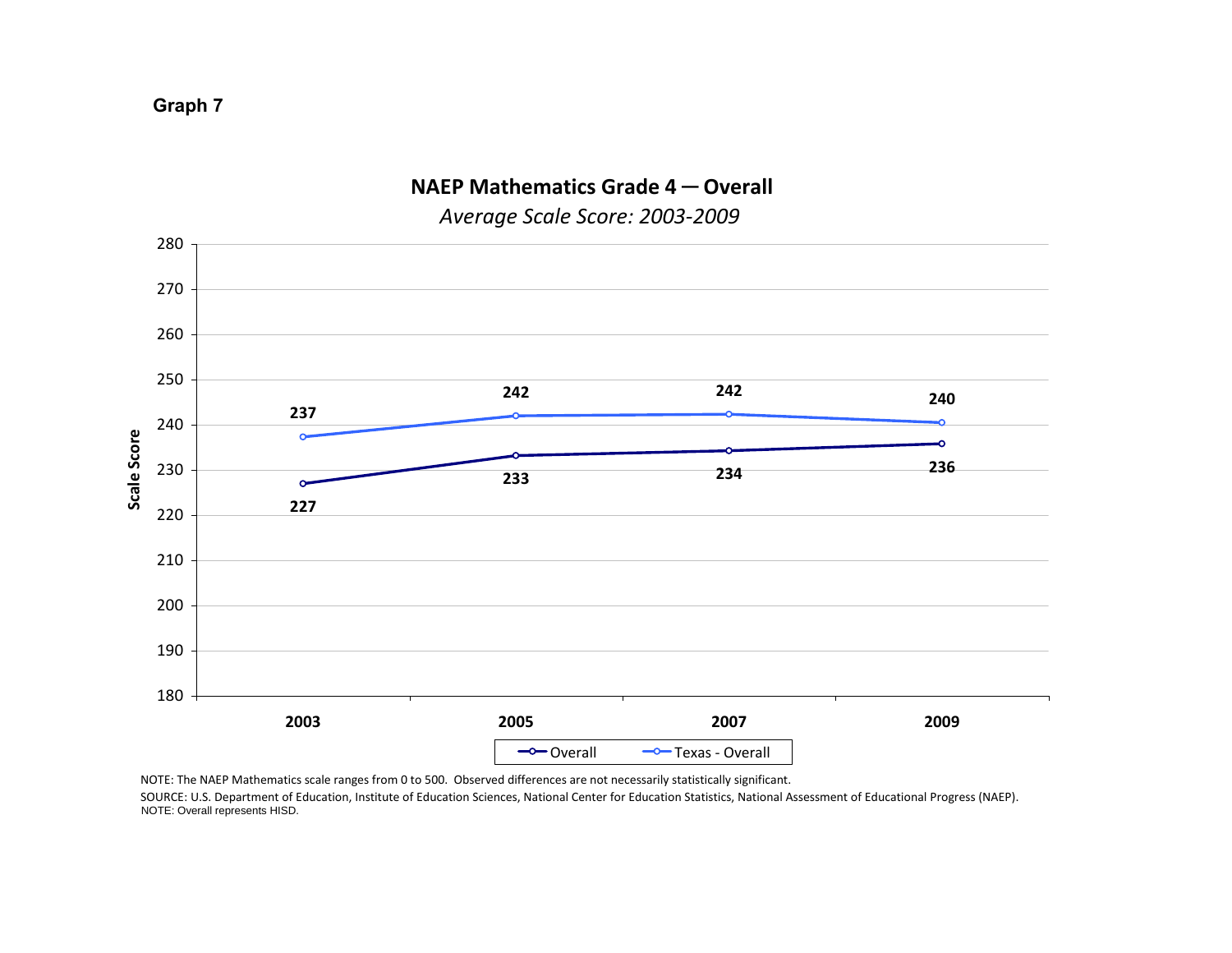

*Average Scale Score: 2003‐2009*

NOTE: The NAEP Mathematics scale ranges from 0 to 500. Observed differences are not necessarily statistically significant.

SOURCE: U.S. Department of Education, Institute of Education Sciences, National Center for Education Statistics, National Assessment of Educational Progress (NAEP). NOTE: Overall represents HISD.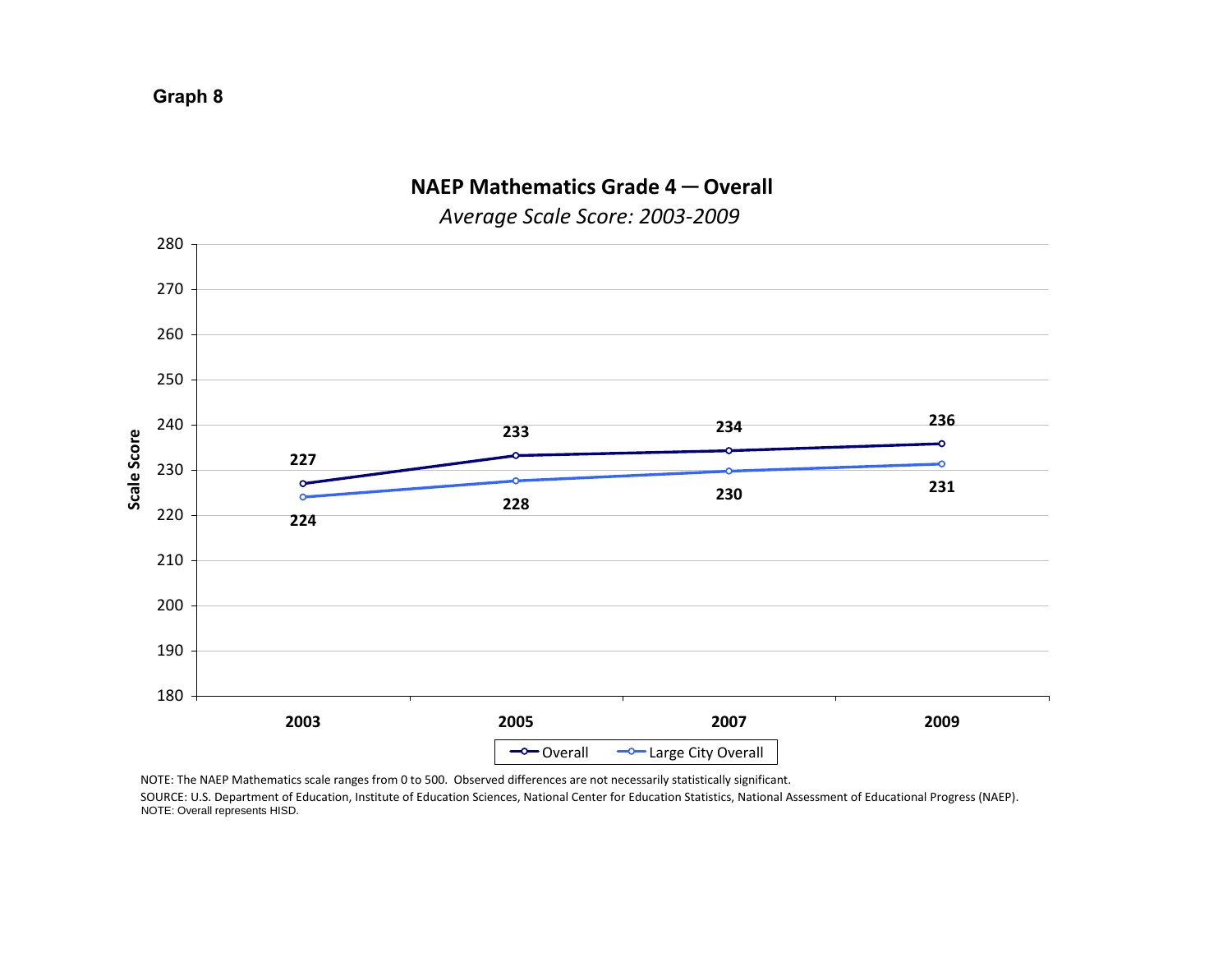



*Average Scale Score: 2003‐2009*

NOTE: The NAEP Mathematics scale ranges from 0 to 500. Observed differences are not necessarily statistically significant.

SOURCE: U.S. Department of Education, Institute of Education Sciences, National Center for Education Statistics, National Assessment of Educational Progress (NAEP). NOTE: Overall represents HISD.

NOTE: NP represents National Public.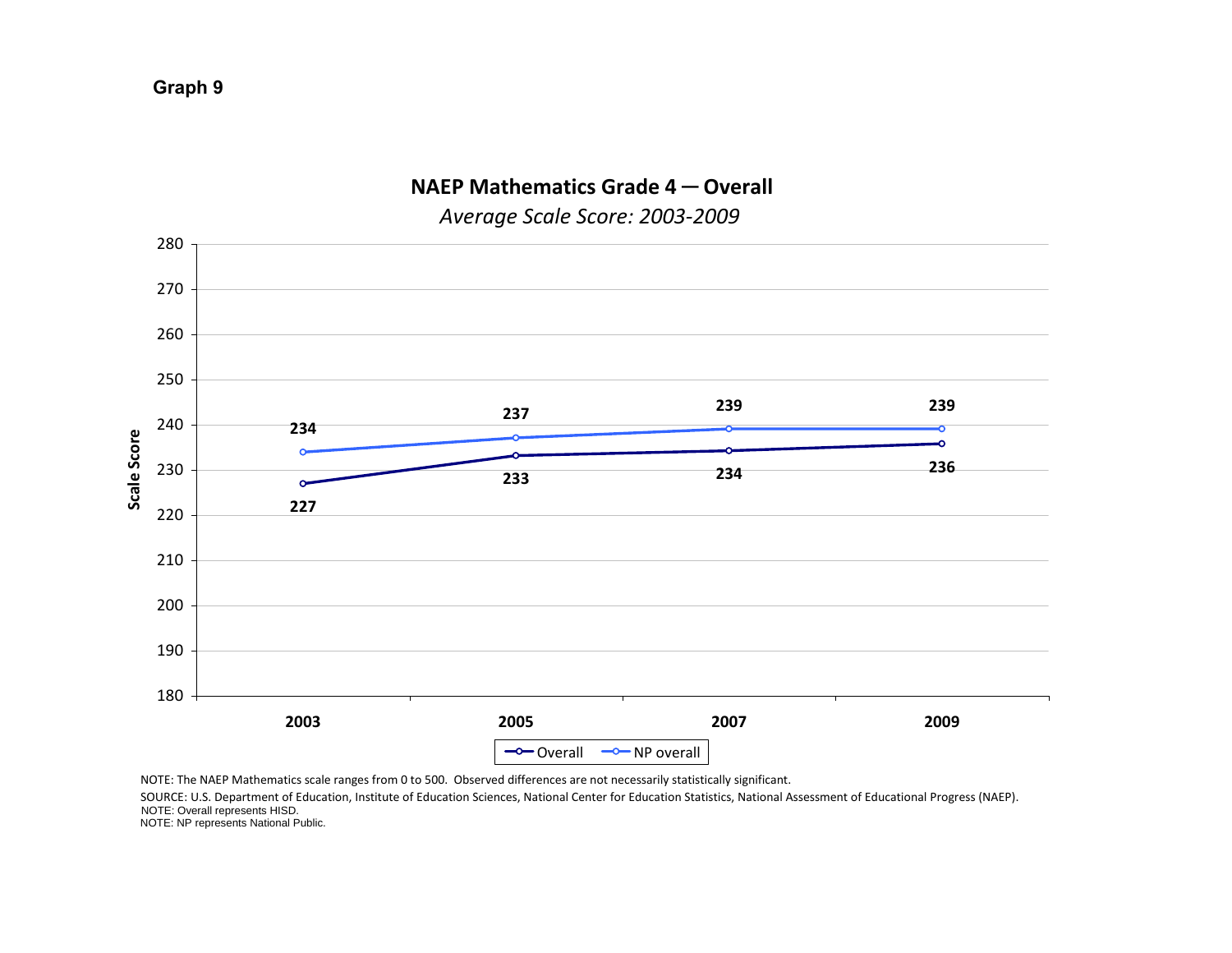#### **NAEP Mathematics Grade 4 ─ White ‐ Hispanic**



*Gap ‐ Average Scale Score: 2003‐2009*

NOTE: The NAEP Mathematics scale ranges from 0 to 500. Observed differences are not necessarily statistically significant.

SOURCE: U.S. Department of Education, Institute of Education Sciences, National Center for Education Statistics, National Assessment of Educational Progress (NAEP).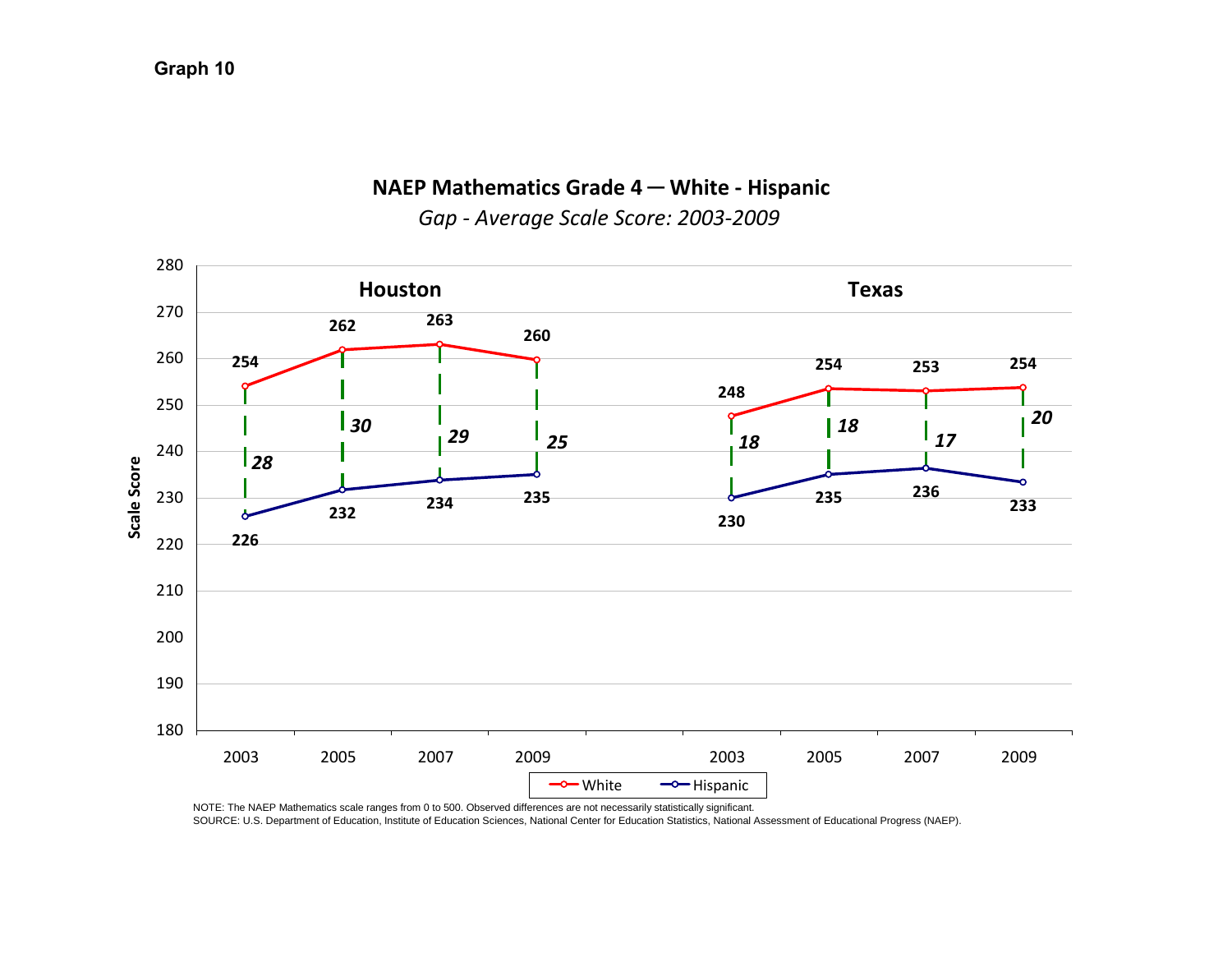#### **NAEP Mathematics Grade 4 ─ White ‐ Black**



*Gap ‐ Average Scale Score: 2003‐2009*

NOTE: The NAEP Mathematics scale ranges from 0 to 500. Observed differences are not necessarily statistically significant.

SOURCE: U.S. Department of Education, Institute of Education Sciences, National Center for Education Statistics, National Assessment of Educational Progress (NAEP).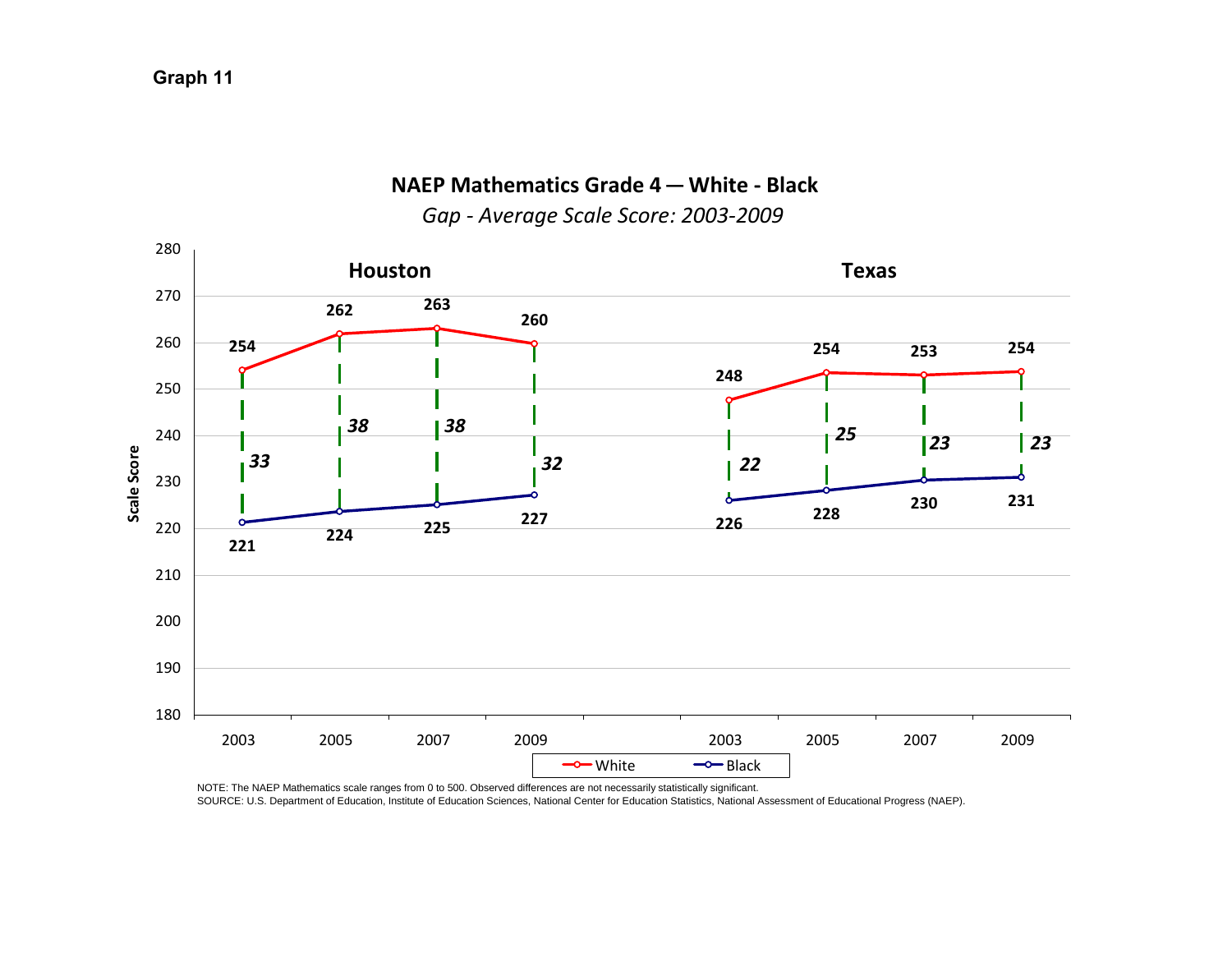**Scale Score**

#### 280**Houston Texas** 270260**253 <sup>252</sup> <sup>251</sup> 252 252251247**250*20 20* **239** *23 21 1817*240 Scale Score *1715* **<sup>235</sup> <sup>233</sup>**230 **233 <sup>233</sup> <sup>229</sup>231**229 **228** 220 **223** 210 200 190 180 20032005 2007 2009 2003 2005 2007 2009

**NAEP Mathematics Grade 4 ─ National School Lunch Program** *Gap ‐ Average Scale Score: 2003‐2009*

NOTE: The NAEP Mathematics scale ranges from 0 to 500. Observed differences are not necessarily statistically significant.

SOURCE: U.S. Department of Education, Institute of Education Sciences, National Center for Education Statistics, National Assessment of Educational Progress (NAEP).

**-O**NSLP Eligible

-O-NSLP Non-Eligible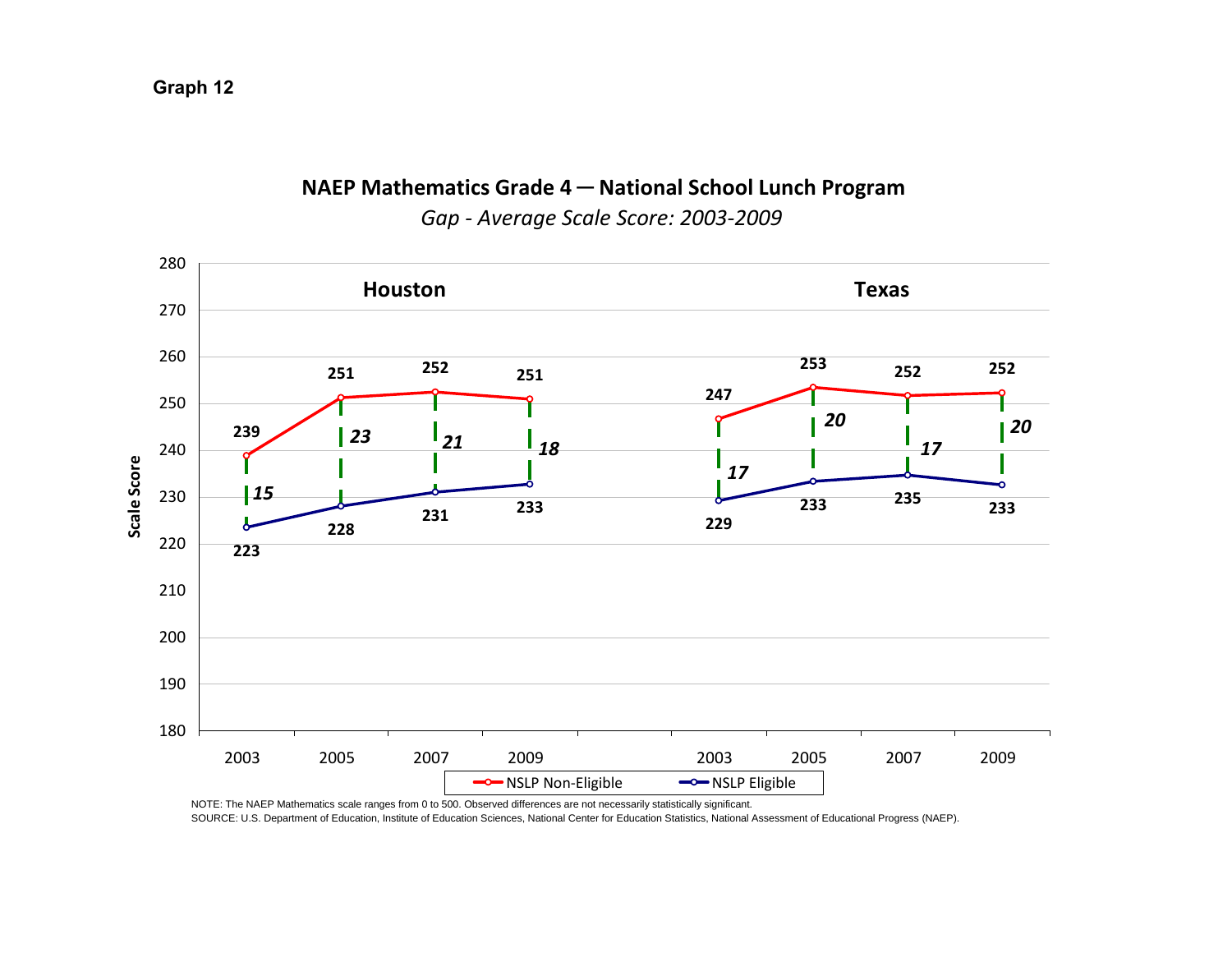### **Appendix B Grade 8 Mathematics**



# **HOUSTON INDEPENDENT SCHOOL DISTRICT**

## **NATIONAL ASSESSMENT** OF EDUCATIONAL **PROGRESS**

**Trial Urban District Assessment**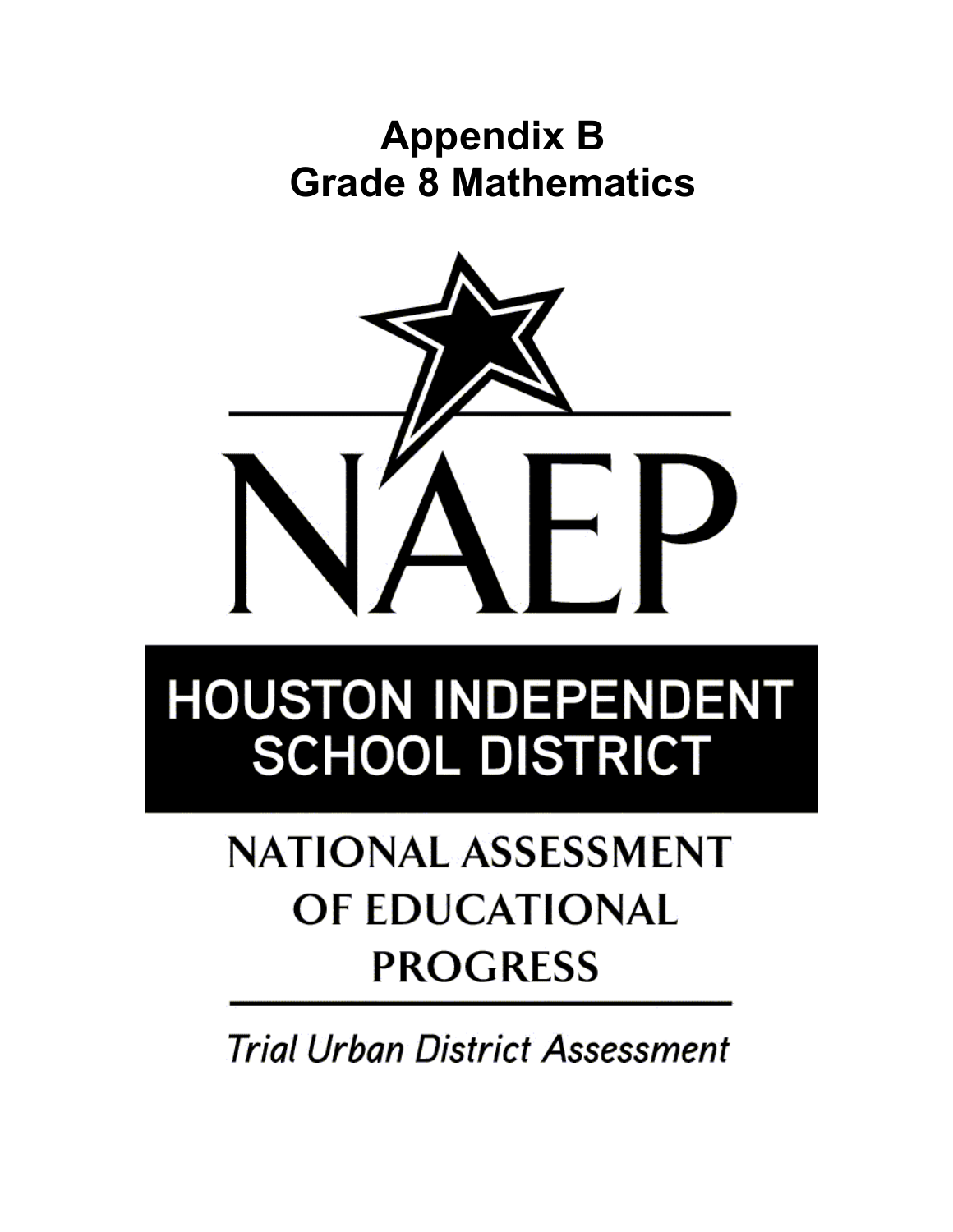

NOTE: The NAEP Mathematics scale ranges from 0 to 500. Observed differences are not necessarily statistically significant. SOURCE: U.S. Department of Education, Institute of Education Sciences, National Center for Education Statistics, National Assessment of Educational Progress (NAEP).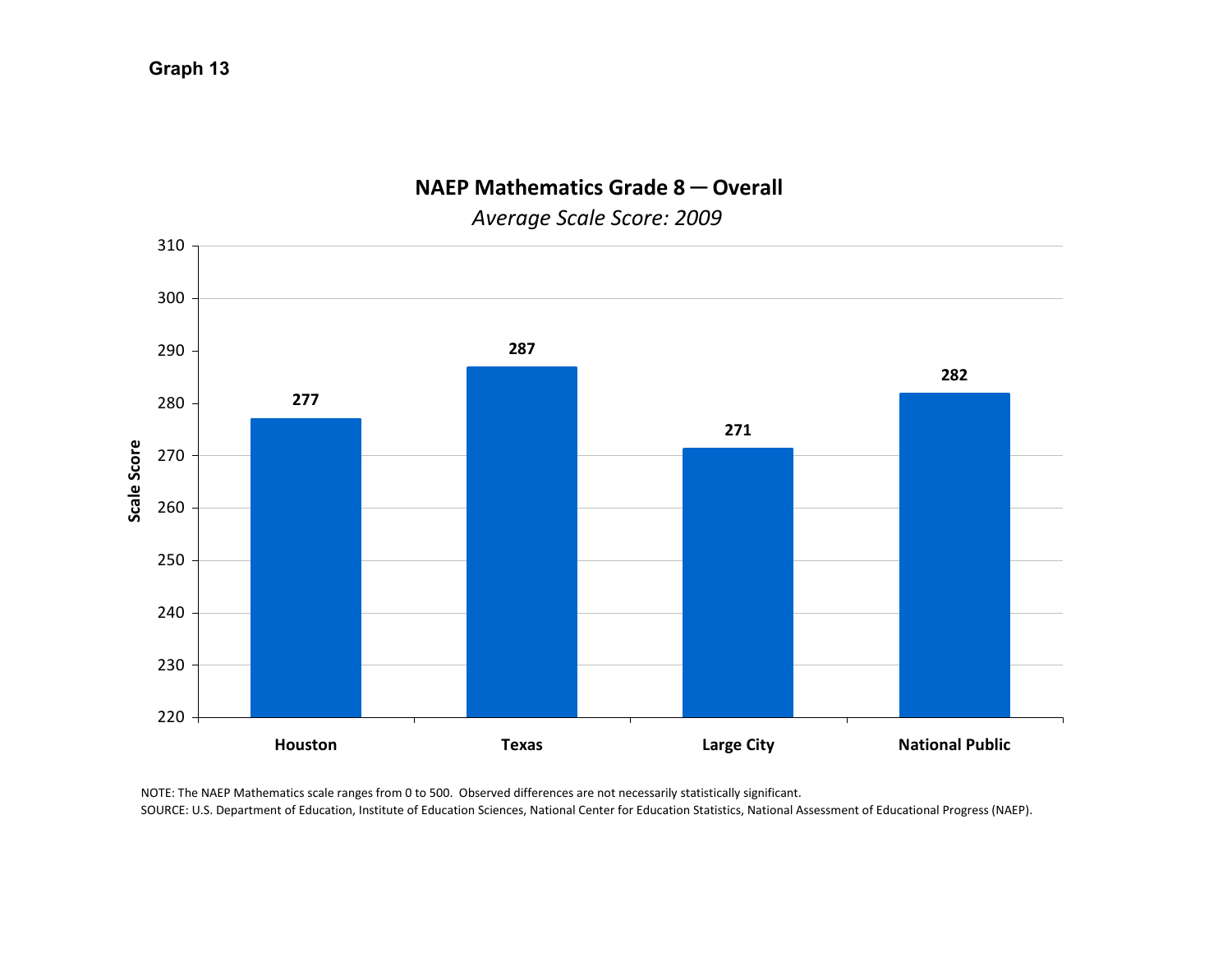

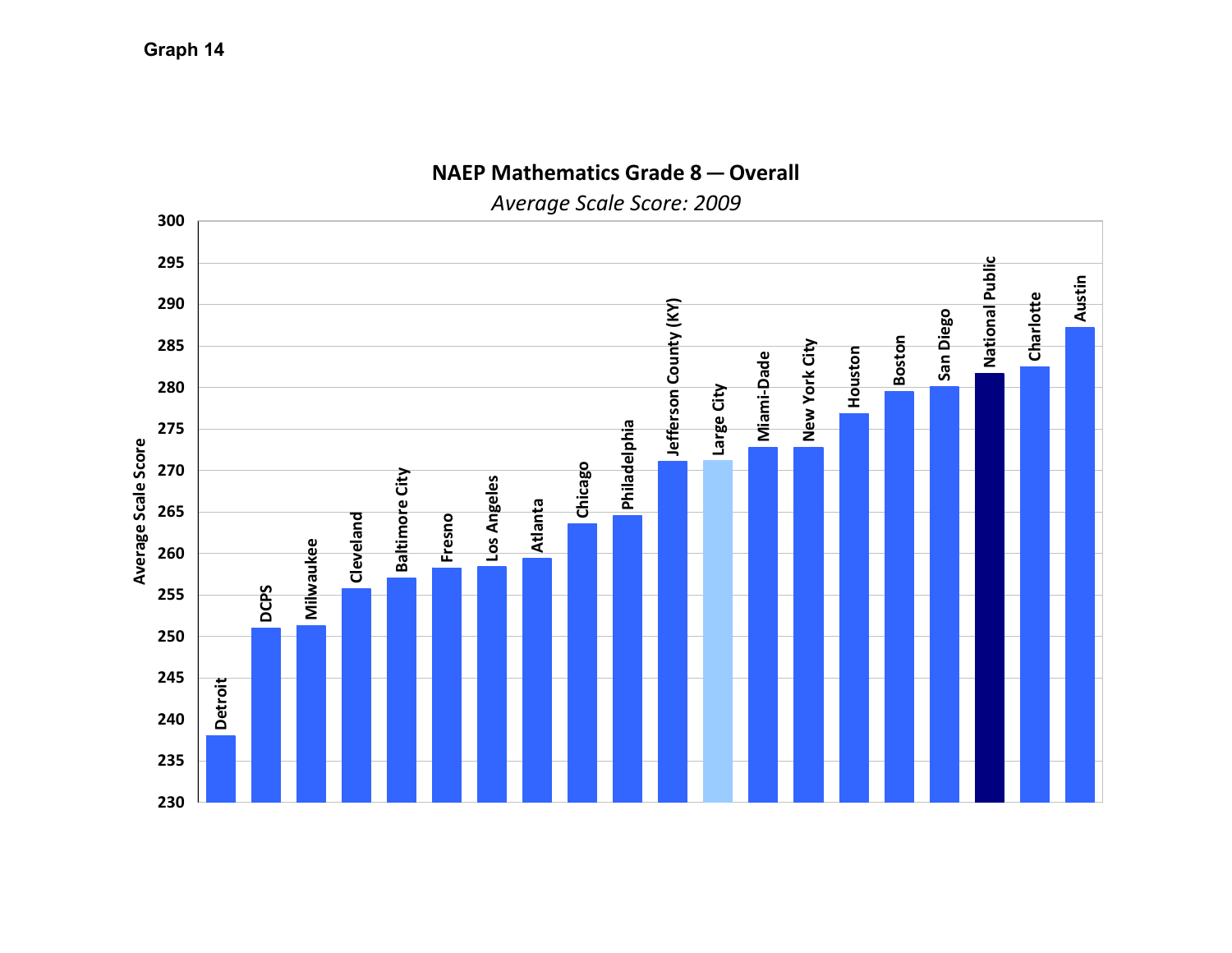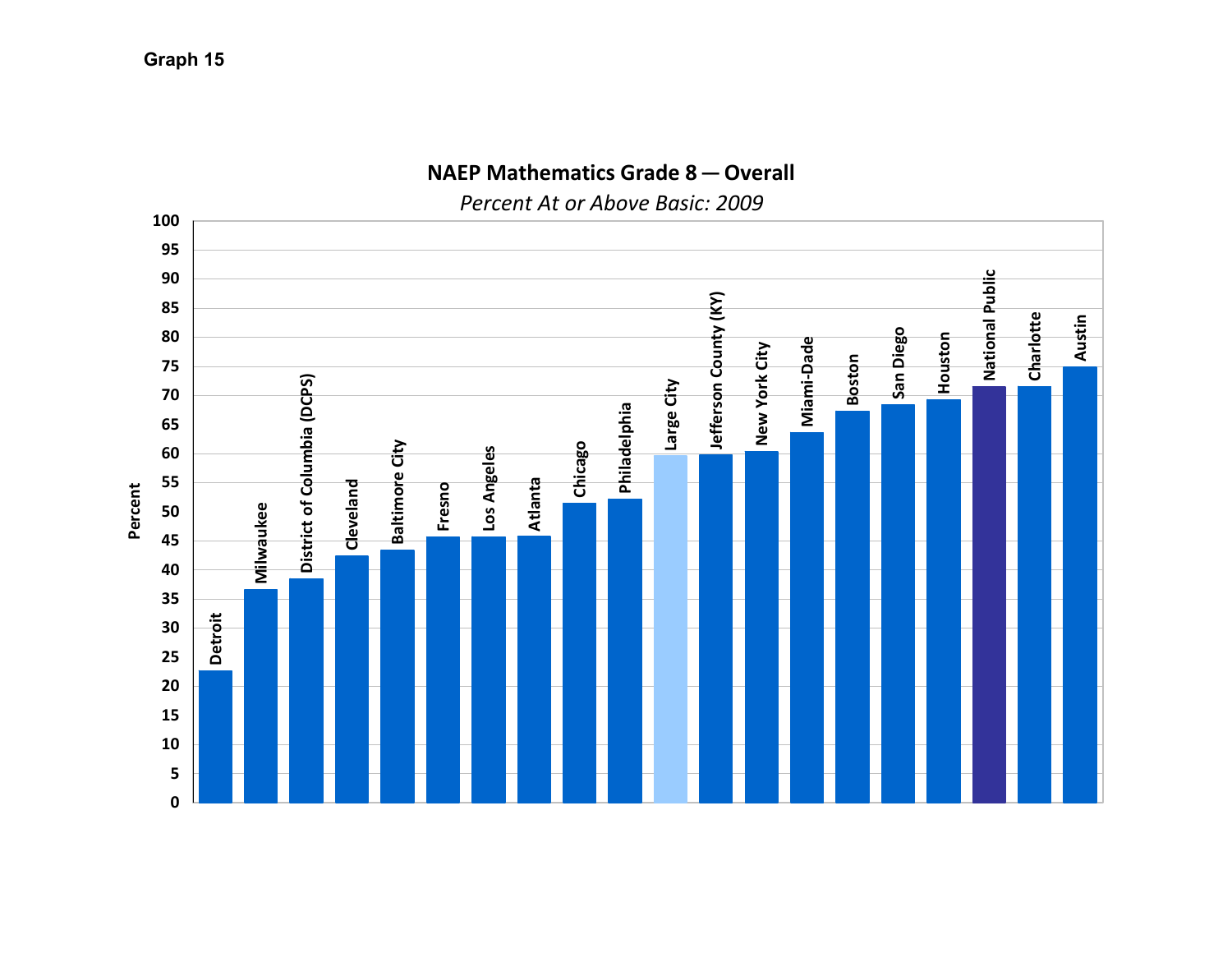

**NAEP Mathematics Grade 8 ─ Hispanic**

NOTE: Sample size inusfficient to permit <sup>a</sup> reliable estimate for Hispanic students in for Atlanta, Baltimore City and Jefferson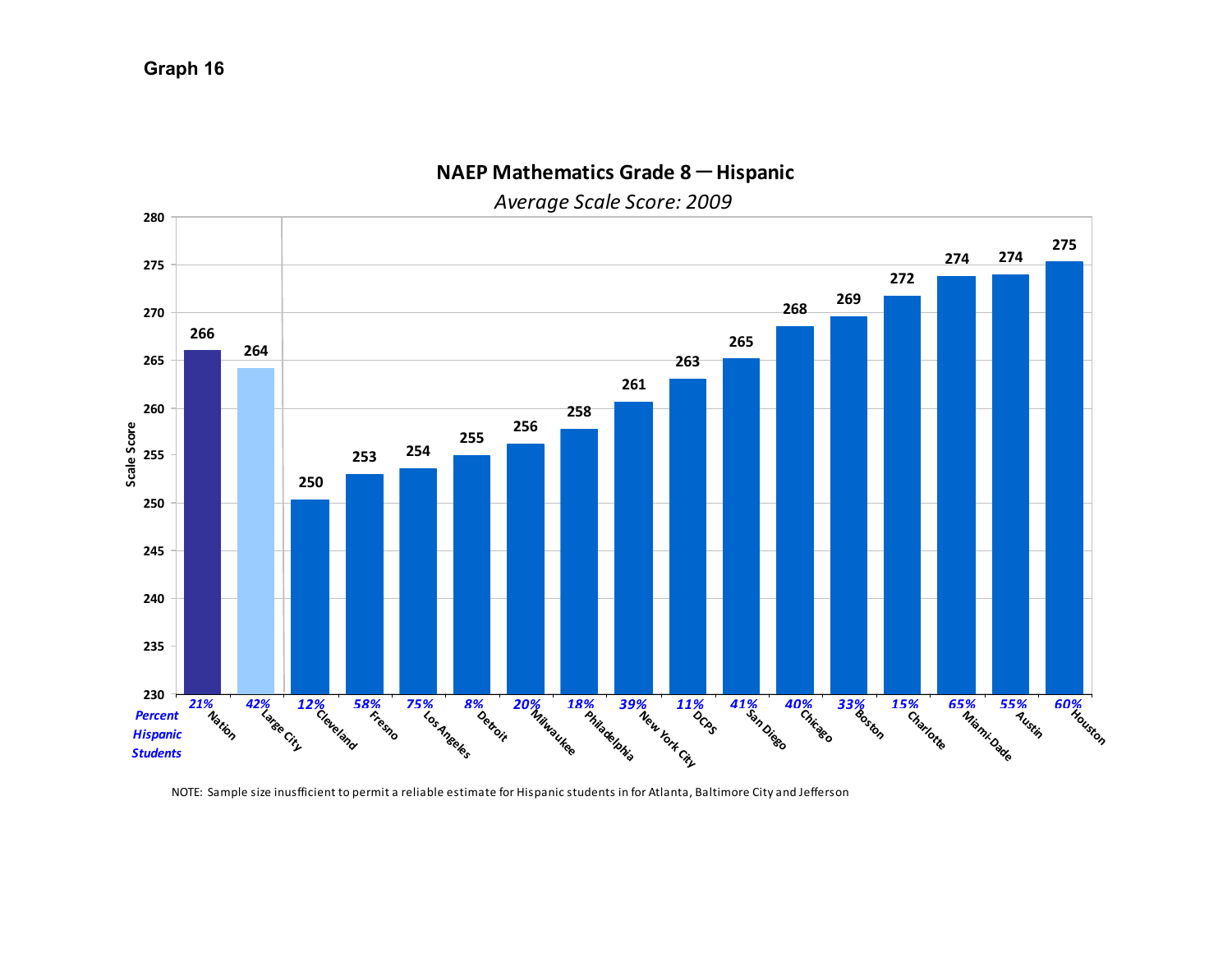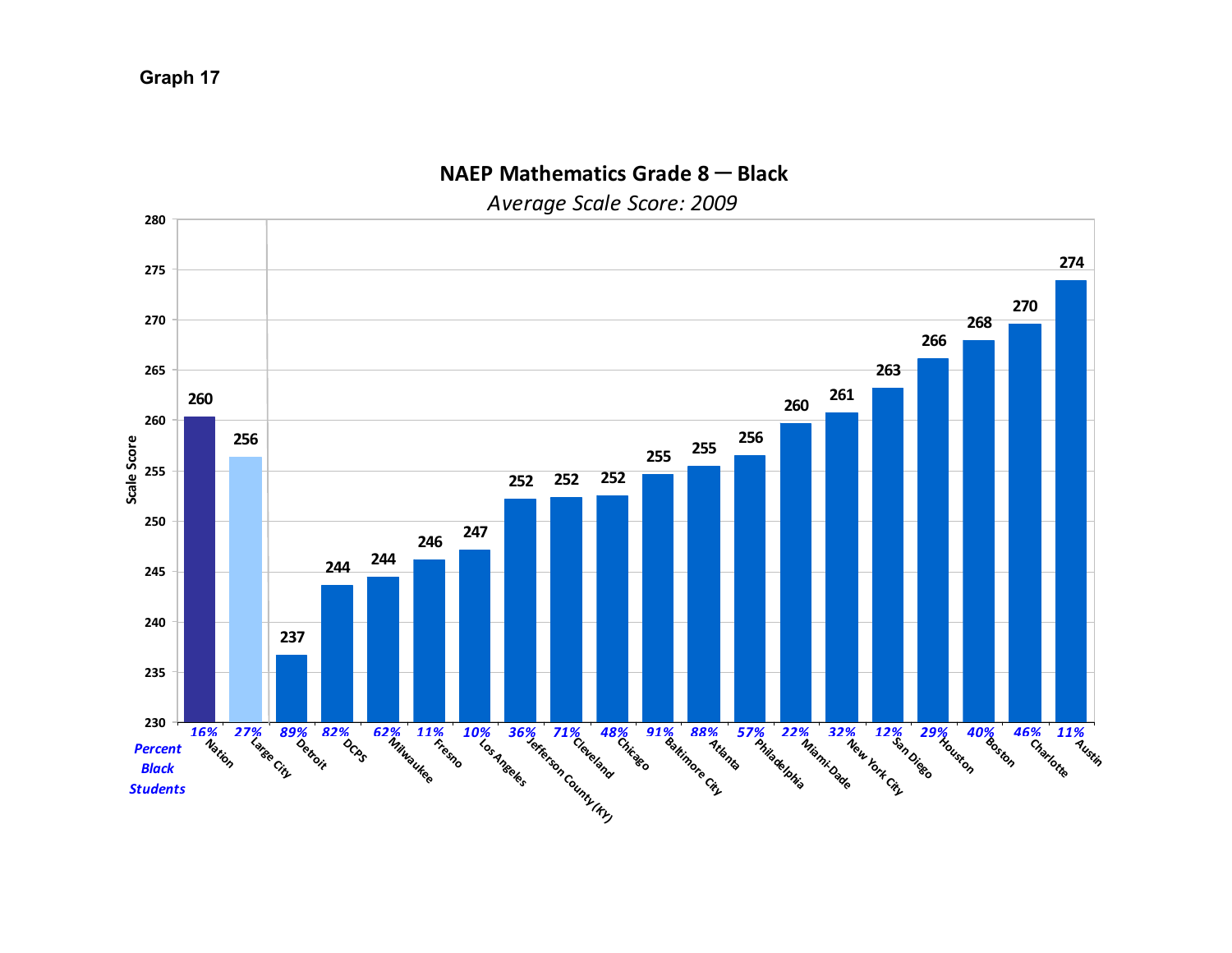

**NAEP Mathematics Grade 8 ─ National School Lunch Program**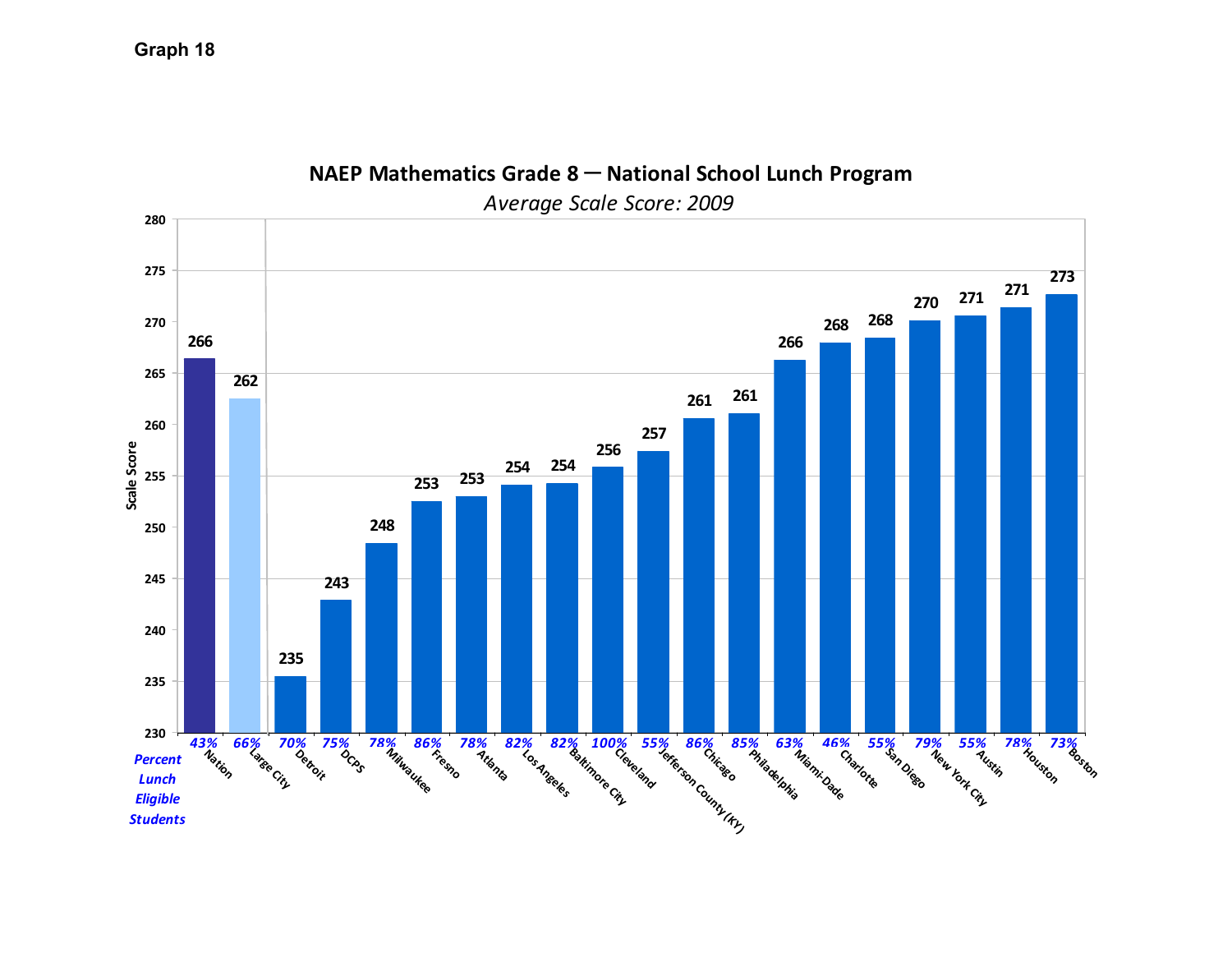

*Average Scale Score: 2003‐2009*

NOTE: The NAEP Mathematics scale ranges from 0 to 500. Observed differences are not necessarily statistically significant.

SOURCE: U.S. Department of Education, Institute of Education Sciences, National Center for Education Statistics, National Assessment of Educational Progress (NAEP). NOTE: Overall represents HISD.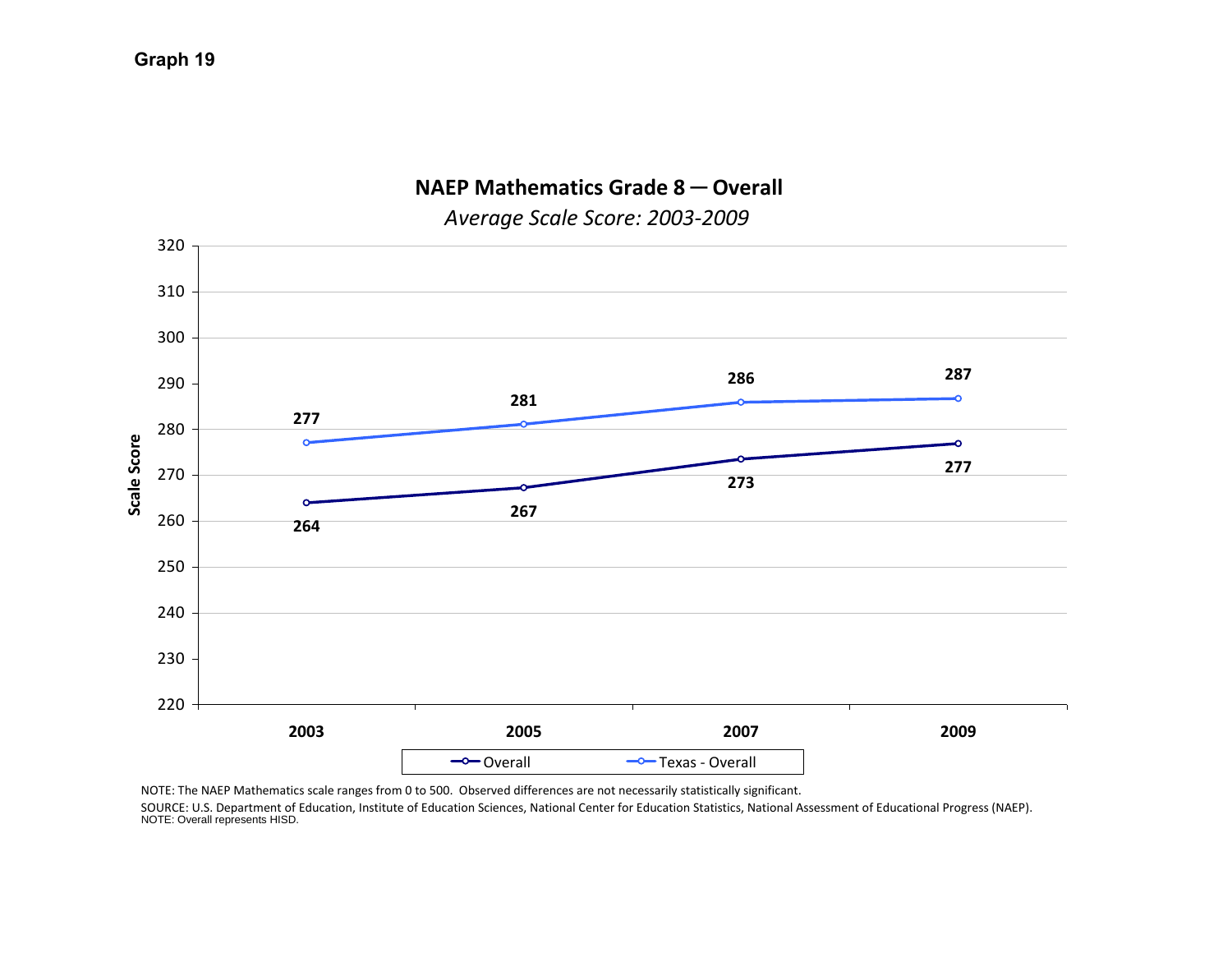

*Average Scale Score: 2003‐2009*

NOTE: The NAEP Mathematics scale ranges from 0 to 500. Observed differences are not necessarily statistically significant.

SOURCE: U.S. Department of Education, Institute of Education Sciences, National Center for Education Statistics, National Assessment of Educational Progress (NAEP). NOTE: Overall represents HISD.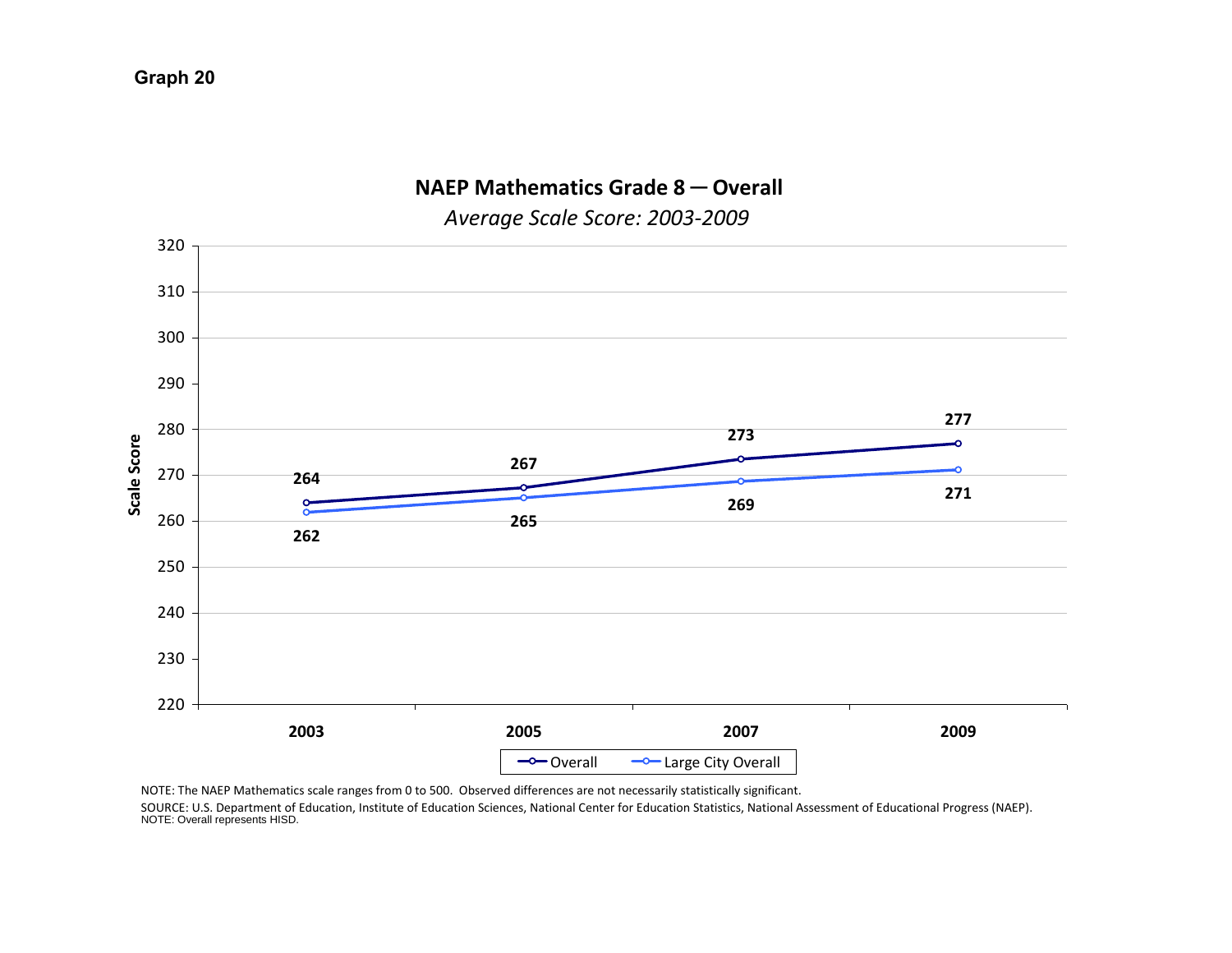

*Average Scale Score: 2003‐2009*

NOTE: The NAEP Mathematics scale ranges from 0 to 500. Observed differences are not necessarily statistically significant.

SOURCE: U.S. Department of Education, Institute of Education Sciences, National Center for Education Statistics, National Assessment of Educational Progress (NAEP). NOTE: Overall represents HISD.

NOTE: NP Represents National Public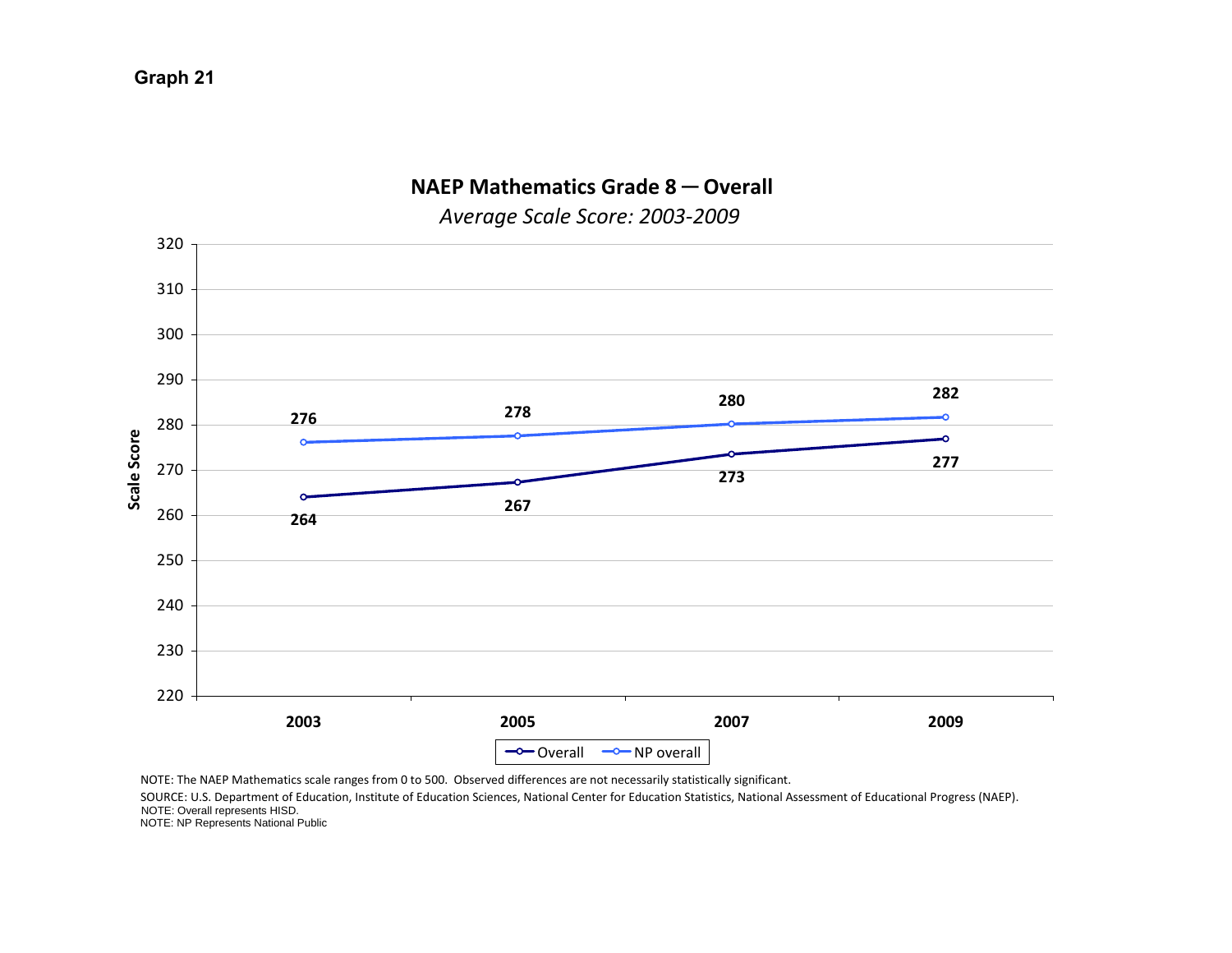#### **NAEP Mathematics Grade 8 ─ White ‐ Hispanic**



*Gap ‐ Average Scale Score: 2003‐2009*

NOTE: The NAEP Mathematics scale ranges from 0 to 500. Observed differences are not necessarily statistically significant.

SOURCE: U.S. Department of Education, Institute of Education Sciences, National Center for Education Statistics, National Assessment of Educational Progress (NAEP).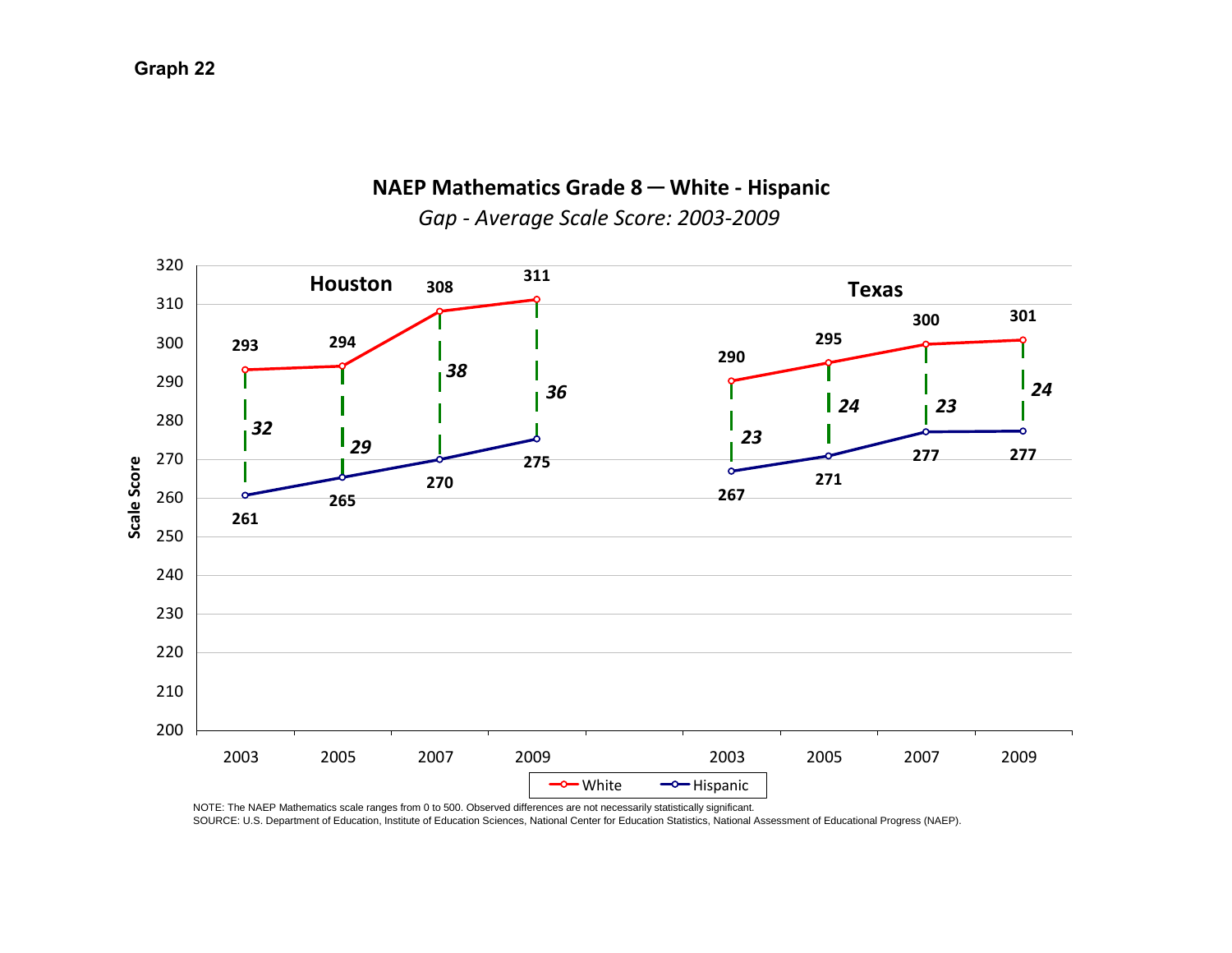

#### **NAEP Mathematics Grade 8 ─ White ‐ Black**

*Gap ‐ Average Scale Score: 2003‐2009*

NOTE: The NAEP Mathematics scale ranges from 0 to 500. Observed differences are not necessarily statistically significant. SOURCE: U.S. Department of Education, Institute of Education Sciences, National Center for Education Statistics, National Assessment of Educational Progress (NAEP).